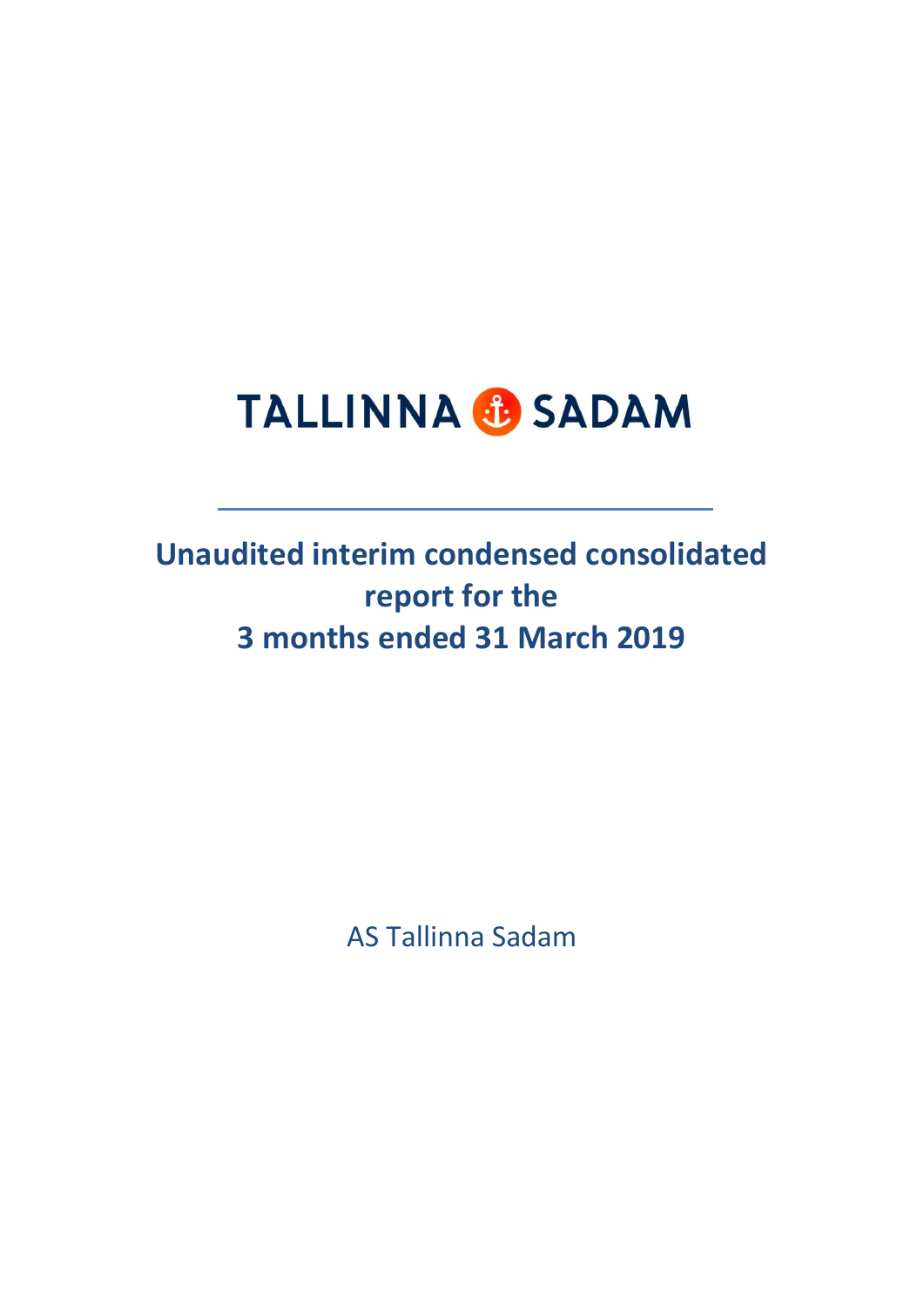# **AS TALLINNA SADAM**

# **UNAUDITED INTERIM CONDENSED CONSOLIDATED REPORT FOR THE 3 MONTHS ENDED 31 MARCH 2019**

| <b>Commercial Registry no.</b>        | 10137319                    |
|---------------------------------------|-----------------------------|
| <b>VAT</b>                            |                             |
| registration no.                      | EE100068489                 |
| <b>Postal address</b>                 | Sadama 25                   |
|                                       | 15051 Tallinn               |
| <b>Registered office</b>              | Sadama 25                   |
|                                       | 15051 Tallinn               |
| <b>Country of incorporation</b>       | <b>Republic of Estonia</b>  |
| Phone                                 | +372 631 8555               |
| E-mail                                | ts@ts.ee                    |
| Corporate website                     | www.ts.ee                   |
| <b>Beginning of financial year</b>    | 1 January                   |
| <b>End of financial year</b>          | 31 December                 |
| Beginning of interim reporting period | 1 January                   |
| End of interim reporting period       | 31 March                    |
| Legal form                            | <b>Limited company (AS)</b> |
| <b>Auditor</b>                        | <b>KPMG Baltics OÜ</b>      |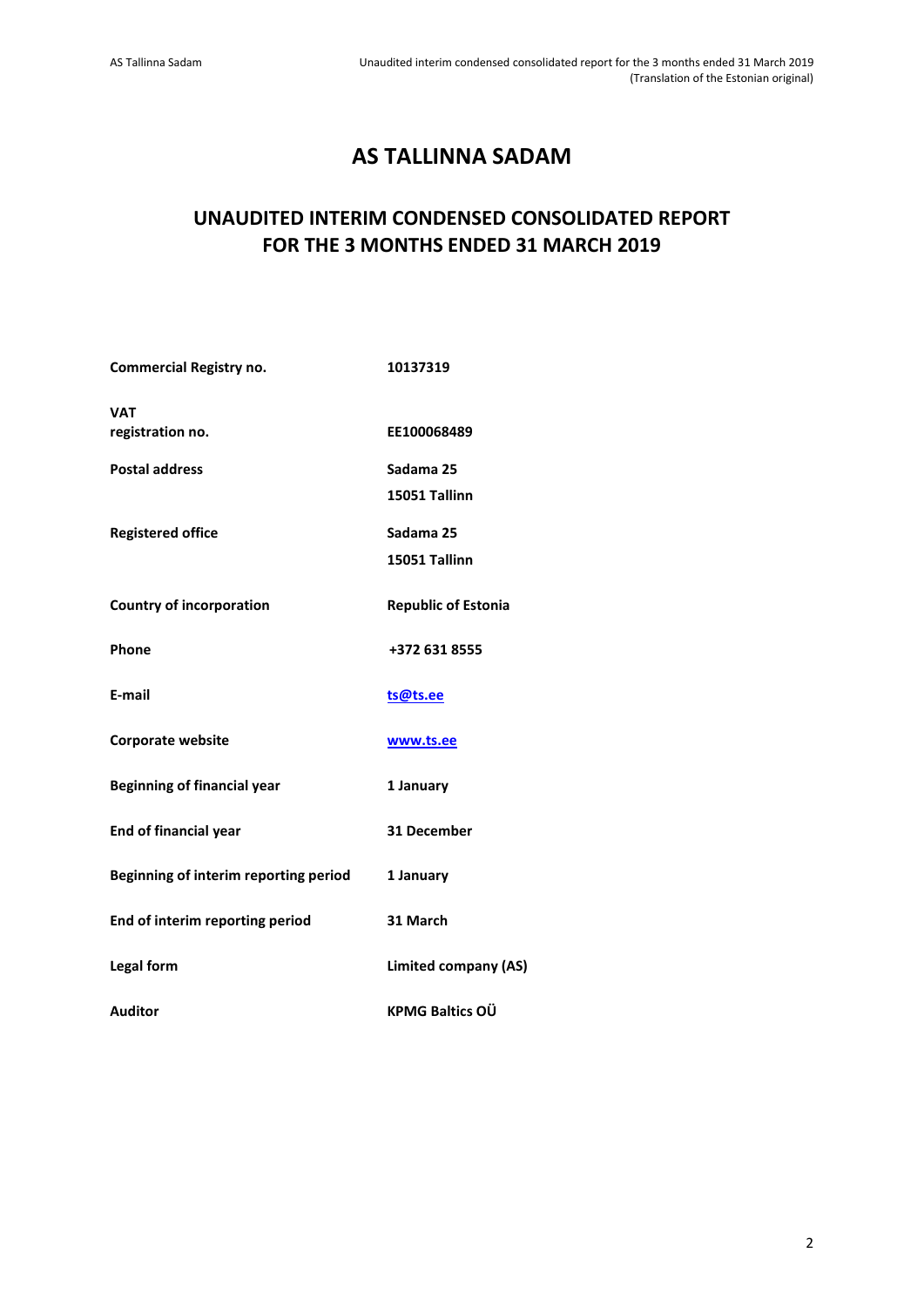# **CONTENTS**

|                  | INTERIM CONDENSED CONSOLIDATED STATEMENT OF PROFIT OR LOSS AND OTHER COMPREHENSIVE |  |
|------------------|------------------------------------------------------------------------------------|--|
|                  |                                                                                    |  |
|                  |                                                                                    |  |
|                  |                                                                                    |  |
|                  |                                                                                    |  |
| $\mathbf{1}$ .   |                                                                                    |  |
| $\mathfrak{D}$ . |                                                                                    |  |
| 3.               |                                                                                    |  |
| 4.               |                                                                                    |  |
| 5.               |                                                                                    |  |
| 6.               |                                                                                    |  |
| 7.               |                                                                                    |  |
| 8.               |                                                                                    |  |
| 9.               |                                                                                    |  |
| 10.              |                                                                                    |  |
| 11.              |                                                                                    |  |
| 12.              |                                                                                    |  |
| 13.              |                                                                                    |  |
| 14.              |                                                                                    |  |
| 15.              |                                                                                    |  |
| 16.              |                                                                                    |  |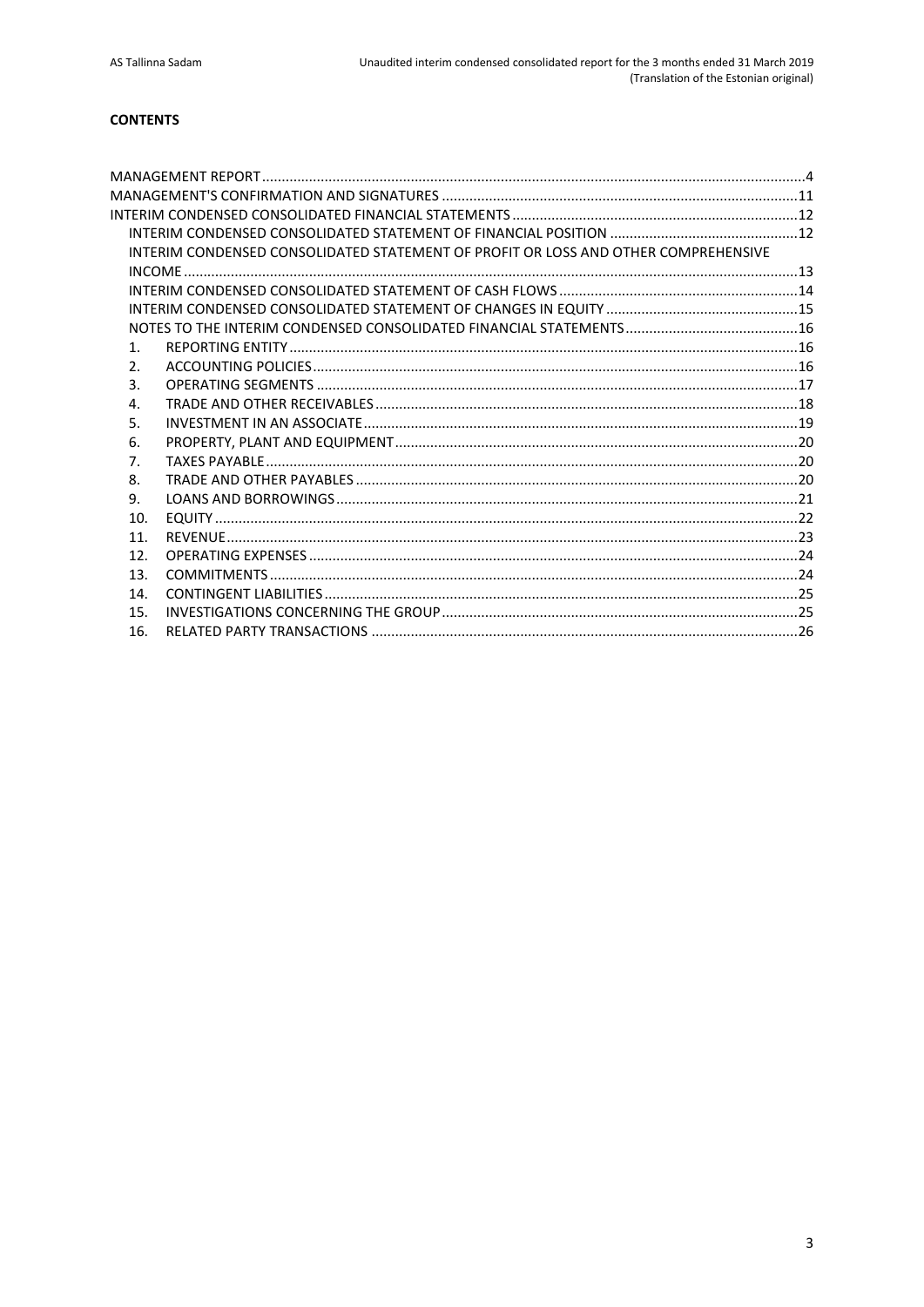# <span id="page-3-0"></span>**MANAGEMENT REPORT**

In the first quarter of 2019, the volume of cargo handled and the number of passengers<sup>1</sup> served at the Group's harbours decreased. As a result, revenue, adjusted EBITDA<sup>2</sup> and profit also declined somewhat. Revenue amounted to EUR 28.5 million and net profit to EUR 11.0 million, the results decreasing by EUR 0.9 million and EUR 0.8 million year on year respectively. The decrease in the number of passengers served and revenue generated by the Passenger harbours segment (by EUR 0.6 million) was mainly attributable to several passenger ferries operating on regular routes being out of service due to their planned maintenance and repair.

| Indicator                                    | Unit            | Q1 2019  | Q1 2018  | Change  | %        |
|----------------------------------------------|-----------------|----------|----------|---------|----------|
| Revenue                                      | <b>EUR '000</b> | 28,527   | 29,414   | $-887$  | $-3.0%$  |
| Operating profit                             | <b>EUR '000</b> | 11,458   | 12,339   | $-881$  | $-7.1%$  |
| <b>Adjusted EBITDA</b>                       | <b>EUR '000</b> | 16,870   | 17,603   | $-733$  | $-4.2%$  |
| Depreciation, amortisation and impairment    | <b>EUR '000</b> | $-5,550$ | $-5,403$ | $-147$  | 2.7%     |
| Income tax                                   | <b>EUR '000</b> | 0        | 0        | 0       |          |
| Profit for the period                        | <b>EUR '000</b> | 11,038   | 11,828   | $-790$  | $-6.7%$  |
| Investment                                   | <b>EUR '000</b> | 3,947    | 1,923    | 2,023   | 105.2%   |
| Number of employees (average)                |                 | 468      | 484      | $-16$   | $-3.3%$  |
| Cargo volume                                 | t '000          | 4,719    | 5,019    | $-300$  | $-6.0%$  |
| Number of passengers                         | '000            | 1,790    | 1,924    | $-135$  | $-7.0%$  |
| Number of vessel calls                       |                 | 1,632    | 1,709    | $-77$   | $-4.5%$  |
| Total assets at period-end                   | <b>EUR '000</b> | 630,580  | 606,377  | 24,203  | 4.0%     |
| Net debt at period-end                       | <b>EUR '000</b> | 160,305  | 209,846  | -49,541 | $-23.6%$ |
| Equity at period-end                         | <b>EUR '000</b> | 378,755  | 337,684  | 41,071  | 12.2%    |
| Number of shares at period-end               | '000            | 263,000  | 185,203  | 77,797  | 42.0%    |
| Operating profit/revenue                     |                 | 40.2%    | 41.9%    |         |          |
| Adjusted EBITDA/revenue                      |                 | 59.1%    | 59.8%    |         |          |
| Profit for the period/revenue                |                 | 38.7%    | 40.2%    |         |          |
| EPS: Profit for the period/average number of |                 |          |          |         |          |
| shares                                       | <b>EUR</b>      | 0.05     | 0.06     | $-0.02$ | $-24.4%$ |
| Equity/number of shares at period-end        | <b>EUR</b>      | 1.44     | 1.82     | $-0.38$ | $-21.0%$ |

#### **KEY PERFORMANCE INDICATORS OF THE GROUP**

#### **CARGO AND PASSENGER TRAFFIC**

In the first three months of 2019, cargo throughput at the Group's harbours totalled 4.7 million tonnes, decreasing by 0.3 million tonnes, i.e. 6.0%, compared to the same period last year. In terms of cargo types, the biggest change occurred in the volume of liquid bulk cargo that dropped by 0.3 million tonnes, i.e. 11.9%, mainly through the decrease in project cargo at the beginning of the year. The volume of ro-ro cargo decreased by 45 thousand tonnes, i.e. 3.4%, which may be attributed to several passenger ferries on the Tallinn-Helsinki route being out of service due to planned maintenance and, thus, making fewer trips than in the comparative period.

 $\overline{a}$ 

<sup>&</sup>lt;sup>1</sup> The number of passengers does not include passengers of the Ferry segment that travelled between Estonia's mainland and biggest islands <sup>2</sup> Adjusted EBITDA = profit before depreciation, amortisation and impairment losses, finance income and costs, and income tax expense,

adjusted for amortisation of government grants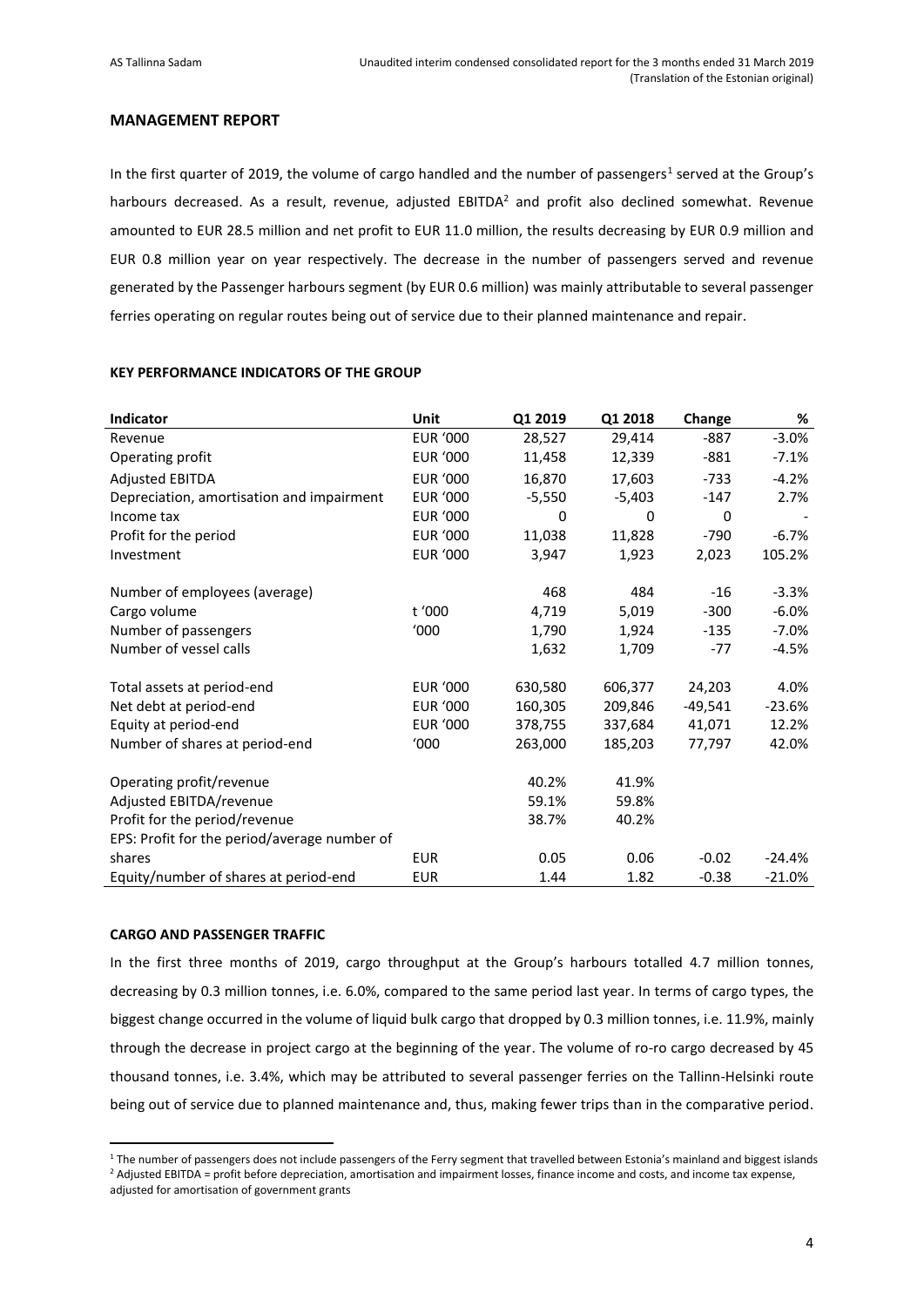$\overline{a}$ 

The volume of container cargo grew in terms of weight by 40 thousand tonnes, i.e. 9.0%, and in terms of capacity units by 7.9 thousand TEUs, i.e. 15%.

The number of passengers served in the first quarter decreased by 135 thousand, i.e. 7.0%, through the influence of the Tallinn-Helsinki and Tallinn-Stockholm routes. The decline may be attributed to the planned maintenance of passenger ferries operating on regular routes that made 102 trips (-7.8%) less in the first quarter than in the same period last year. The cruise season begins in the second quarter. Therefore, similarly to the comparative period, there were no traditional cruise passengers in the first quarter.

#### **REVENUE, EXPENSES AND PROFIT**

**Revenue** for the first quarter of 2019 decreased by EUR 0.9 million, i.e. 3%, compared to the same period last year. In terms of revenue streams, the strongest decline occurred in vessel dues that dropped by EUR 0.9 million, i.e. 9%, and passenger fees that decreased by EUR 0.2 million, i.e. around 7%. The decline in vessel dues revenue is attributable to passenger ferries operating on regular routes, which made fewer calls due to planned maintenance, and tankers, which contributed less revenue because the volume of liquid bulk cargo decreased. Vessel dues revenue was also reduced by the discounts provided from 2019 to more environment-friendly vessels whose emissions are lower. However, revenue was improved by growth in the volume of container cargo. The decrease in passenger fees was proportionate to the decline in the number of passengers. Although cargo throughput decreased by 6%, cargo charge revenue declined by 2% (EUR -0.04 million) because the sharpest decline occurred in liquid bulk cargo whose charge rates are lower than those of other cargo types and, among other factors, quarterly cargo charge revenue is based on the estimated annual cargo charge revenue (as required by the new revenue recognition standard IFRS 15). Revenue from the provision of ferry service<sup>3</sup> grew by EUR 0.2 million, i.e. around 3%, mainly through a rise in contractual fee rates which are linked to the Estonian consumer and fuel price indices and wage inflation. Rental income also grew slightly, by EUR 0.1 million, i.e. 3%, primarily through new contracts signed in the Passenger harbours and Cargo harbours segments. Revenue from the sale of electricity decreased by EUR 0.08 million, i.e. 4%, mostly because the volume of electricity sold in cargo harbours (as an agent) dropped. In terms of segments, first-quarter revenue increased in the Ferry segment and the segment Other and decreased in the Passenger harbours and Cargo harbours segments.

**Operating expenses** for the first three months decreased by EUR 0.2 million, i.e. 2.5%, year on year due to the combined effect of minor changes in different expense items. Tax expenses declined, mainly because from 2019 electricity excise expenses are reported within energy costs but in the comparative period were reported within tax expenses in an amount of EUR 0.1 million. Expenses on the acquisition and maintenance of assets of insignificant value declined, mostly because in the comparative period the Group recognised one-off expenses related to the purchase of equipment for the implementation of the Smart Port traffic solution. Other operating expenses grew (by EUR 0.4 million), mainly because in the comparative period the Group reversed the writedown of some receivables that had previously been classified as credit-impaired (the items were collected).

<sup>3</sup> Public transport service provided with passenger ferries between Estonia's mainland and two biggest islands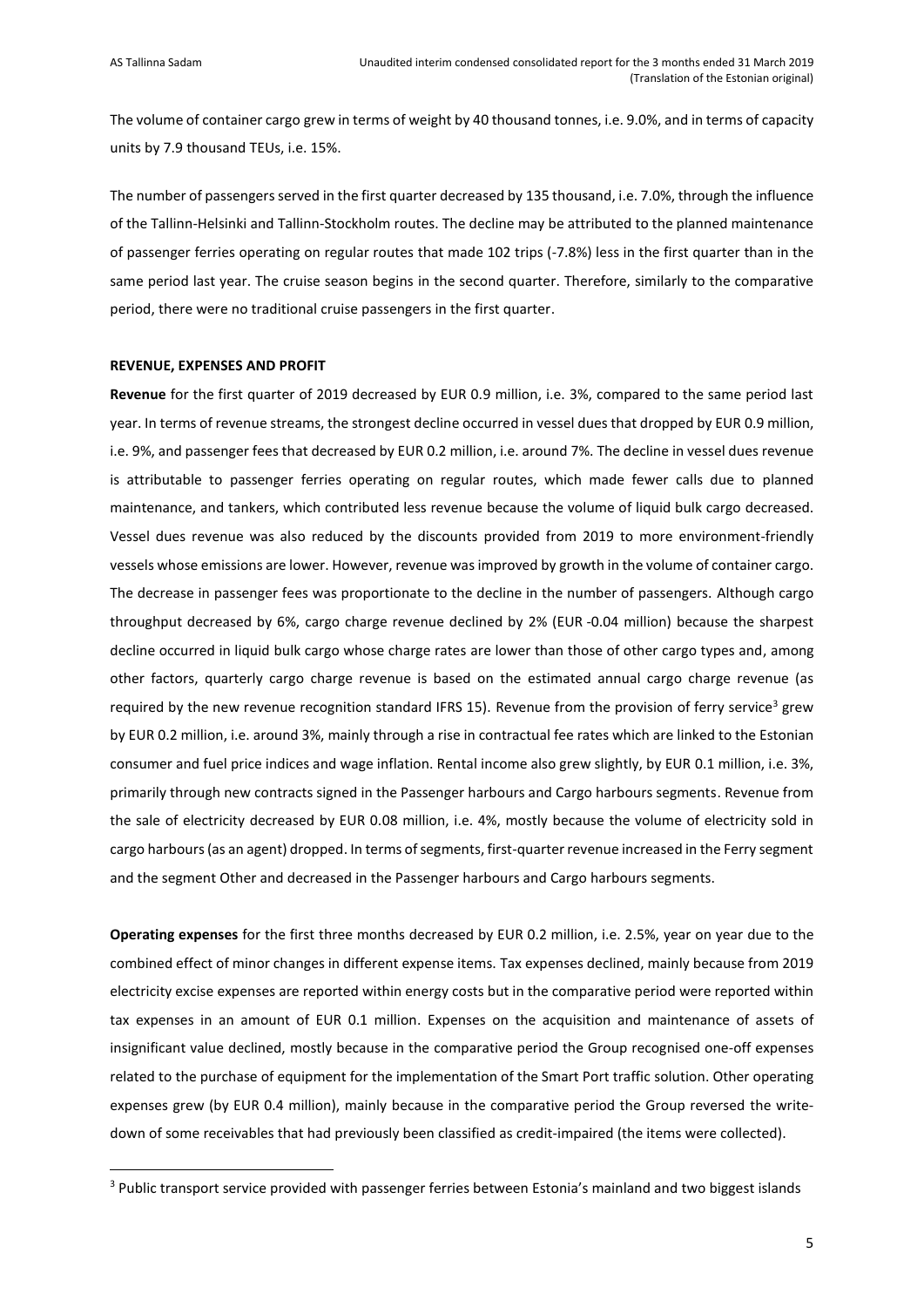**Personnel expenses** grew by EUR 0.1 million, i.e. 2.4%. The personnel expenses of the icebreaker Botnica and the ferry business increased and those of harbour operations decreased.

**Depreciation, amortisation and impairment** expenses grew by EUR 0.15 million, i.e. 2.7%, primarily on the side of harbour operations where the volume of non-current assets increased in connection with the implementation of the Smart Port project and the completion of investments made in the improvement of traffic solutions in the Old City Harbour (Passenger harbours segment). Expenses related to the icebreaker Botnica grew as well because in the comparative period it had its planned dry dock maintenance and relevant costs were capitalised.

**Operating profit** for the first quarter decreased by EUR 0.9 million, i.e. 7%, compared to the same period last year, mainly due to smaller revenue whereas changes in operating expenses and other income and expenses balanced each other out. Operating margin decreased slightly, dropping from 41.9% to 40.2%.

**Adjusted EBITDA** declined by EUR 0.7 million, somewhat less than operating profit because growth in depreciation, amortisation and impairment expenses did not affect EBITDA. In terms of segments, adjusted EBITDA grew in the Ferry segment and decreased in all other segments. The decline was the sharpest in the Cargo harbours segment due to the decrease in its revenue. Adjusted EBITDA margin dropped from 59.8% to 59.1%.

**Finance costs (net)** decreased by EUR 0.1 million, i.e. 17%, mainly through the decline in the amount of interestbearing liabilities.

**Profit before tax** decreased by EUR 0.8 million, i.e. 6.7%, to EUR 11.0 million. **Net profit** also amounted to EUR 11.0 million, EUR 0.8 million less than in the comparative period.

# **INVESTMENT**

The Group invested EUR 3.9 million in the first quarter of 2019. The figure is larger than in the same period last year when investments totalled EUR 1.9 million. Investments of the period were mostly related to the reconstruction of passenger terminal D at the Old City Harbour.

#### **SEGMENT REPORTING**

| Q1 2019                |           |          |       | Q1 2018 |              |           |          |       |       |              |
|------------------------|-----------|----------|-------|---------|--------------|-----------|----------|-------|-------|--------------|
| In thousands of        | Passenger | Cargo    |       |         |              | Passenger | Cargo    |       |       |              |
| euros                  | harbours  | harbours | Ferry | Other   | Total        | harbours  | harbours | Ferry | Other | Total        |
| Revenue                | 8,200     | 9.955    | 6,850 |         | 3.523 28.527 | 8.843     | 10.473   | 6.655 |       | 3.443 29.414 |
| <b>Adjusted EBITDA</b> | 5,173     | 6.085    | 3.165 | 2.446   | 16.870 l     | 5,480     | 6.713    | 2.738 |       | 2.672 17.603 |
| Operating profit       | 3,715     | 4.070    | 1.773 | 1.900   | 11.458       | 4,150     | 4.661    | 1,336 |       | 2.192 12.339 |
| <b>Adjusted EBITDA</b> |           |          |       |         |              |           |          |       |       |              |
| margin                 | 63.1%     | 61.1%    | 46.2% | 69.4%   | 59.1%        | 62.0%     | 64.1%    | 41.1% | 77.6% | 59.8%        |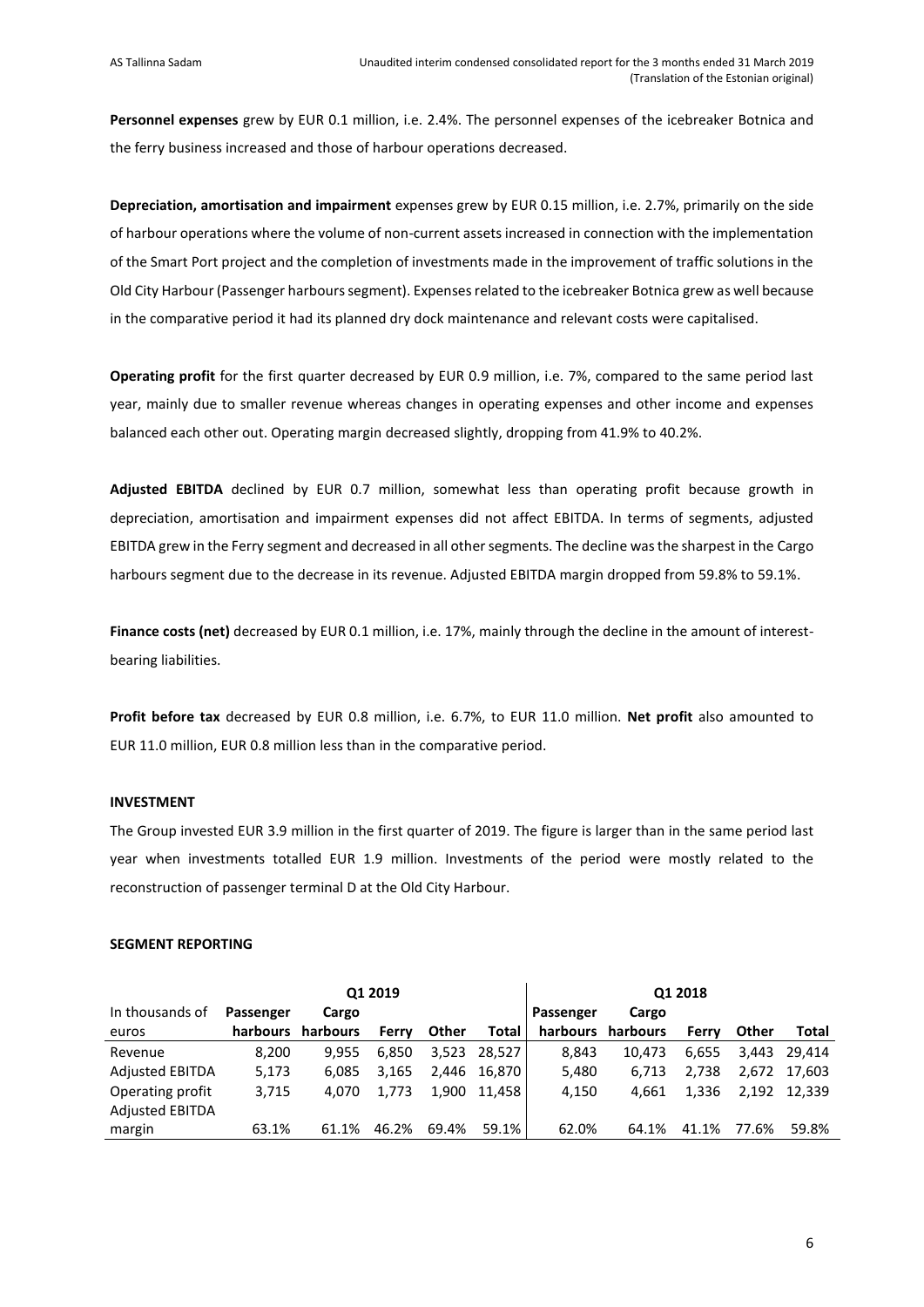|                        | Change, Q1 |                   |       |       |       |  |
|------------------------|------------|-------------------|-------|-------|-------|--|
| In thousands of        | Passenger  | Cargo             |       |       |       |  |
| euros                  |            | harbours harbours | Ferry | Other | Total |  |
| Revenue                | -643       | $-518$            | 195   | 80    | -887  |  |
| <b>Adjusted EBITDA</b> | -307       | -628              | 427   | -226  | -733  |  |
| Operating profit       | -435       | -591              | 437   | -292  | -881  |  |

In terms of segments, the largest year-on-year change in first-quarter revenue was in the Passenger harbours segment (EUR -0.6 million, i.e. -7%), followed by the Cargo harbours segment (EUR -0.5 million, i.e. -4.9%), the Ferry segment (EUR +0.2 million, i.e. +2.9%), and the segment Other (EUR +0.08 million, i.e. +3.0%).

**The revenue of the Passenger harbours segment** decreased, mainly because several passenger ferries operating on regular routes were out of service due to planned dry dock or wet berth maintenance. This reduced the number of trips and passengers, which also lowered revenue from vessel dues and passenger fees. The volume of ro-ro cargo carried by passenger ferries decreased for the same reason but its impact on revenue was smaller. Revenue was also reduced by the discounts provided from 2019 to more environment-friendly vessels whose emissions are lower, which during the period included mostly passenger ferries.

**The revenue of the Cargo harbours segment** declined, primarily because the volume of liquid bulk cargo decreased, which lowered vessel dues revenue. Cargo charge revenue was less affected by the decrease in the volume of liquid bulk cargo because the rates of relevant cargo charges are lower and quarterly cargo charge revenue also depends on the estimated annual cargo charge revenue (consistent with the requirements for the recognition of cargo charge revenue under IFRS 15).

**The revenue of the Ferry segment** grew, mainly because the fee rates, which are linked to the Estonian consumer and fuel price indices and wage inflation, were higher than in the comparative period.

**The revenue of the segment Other** grew through the indexation of the contractual fees of the icebreaker Botnica to the Estonian consumer price index.

**Adjusted EBITDA** for the first quarter grew in the Ferry segment and decreased in all other segments, particularly in the Cargo harbours and Passenger harbours segments. The adjusted EBITDA of the Ferry segment grew through the combined effect of higher revenue and lower expenses. The adjusted EBITDA of the Cargo harbours and Passenger harbours segments decreased mainly through revenue decline. The adjusted EBITDA of the segment Other decreased through higher expenses, particularly growth in non-current asset maintenance and repair and personnel expenses.

# **SHARE AND SHAREHOLDERS**

AS Tallinna Sadam was listed in the Baltic Main List of the Nasdaq Tallinn Stock Exchange on 13 June 2018. The ticker symbol of the share is TSM1T and the ISIN code is EE3100021635. The company has 263,000,000 ordinary shares of which 176,295,032, i.e. 67.03%, are held by the Republic of Estonia. The par value of a share is EUR 1. Each share carries one vote at the general meeting of the shareholders.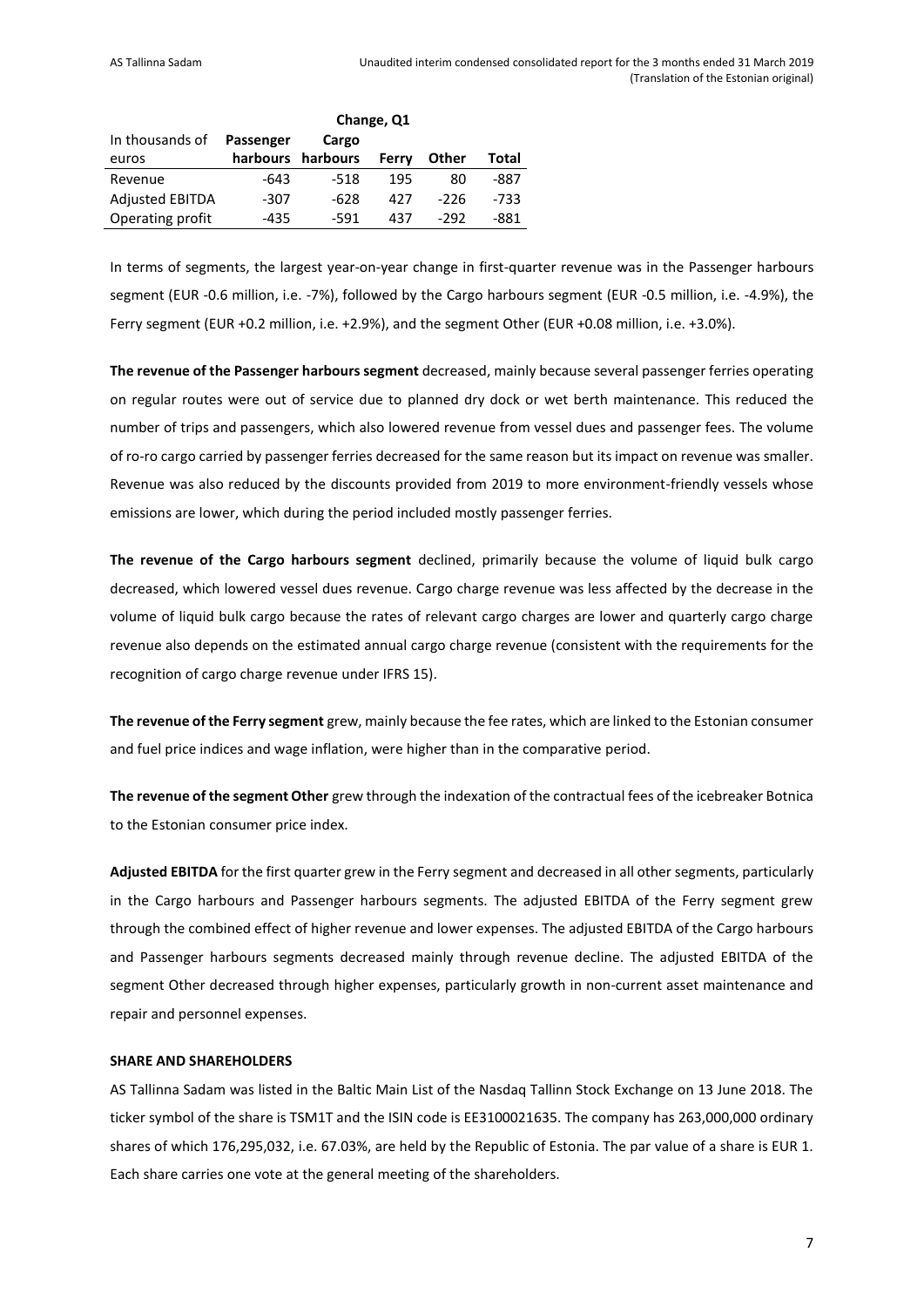The dynamics of the closing price of the AS Tallinna Sadam share and the volume of shares traded since listing on the Nasdaq Tallinn Stock Exchange, i.e. from 13 June 2018 to 31 March 2019, is presented in the graph below:



Source: nasdaqbaltic.com

At 31 March 2019, the closing price of the share was EUR 2.12, having risen in the first quarter by 4.2%. Since listing, the share price has increased by 10.7%. Compared to the offering price in the initial public offering (EUR 1.7 per share), the share price has increased by 24.7%. At 31 March 2019, the company's market capitalisation was EUR 557.6 million.

In the first quarter of 2019, there were 1,552 transactions with the Tallinna Sadam share (Q4 2018: 2,745 transactions) in which 2.6 million shares (Q4 2018: 5.9 million shares) changed hands. The total turnover of the transactions was EUR 5.3 million (Q4 2018: EUR 12.3 million).

At 31 March 2019, the company had 12,342 shareholders (31 December 2018: 12,373) but only the Republic of Estonia had an ownership interest exceeding 5% (through the Ministry of Economic Affairs and Communications). The five largest shareholders as at 31 March 2019 were:

| Name of shareholder                                     | <b>Number of shares</b> | Interest, % |
|---------------------------------------------------------|-------------------------|-------------|
| Ministry of Economic Affairs and Communications         | 176,295,032             | 67%         |
| JPMorgan Chase Bank                                     | 9,782,343               | 4%          |
| European Bank for Reconstruction and Development (EBRD) | 9,350,000               | 4%          |
| SEB Progressiivne Pensionifond                          | 6,484,365               | 2%          |
| LHV Pensionifond L                                      | 5,174,314               | 2%          |

The shareholder structure has remained relatively stable since listing. Compared to the beginning of trading, the share of Estonian private investors has increased by 2 percentage points at the expense of foreign investors. There were no significant changes in the shareholder structure in the first quarter of 2019.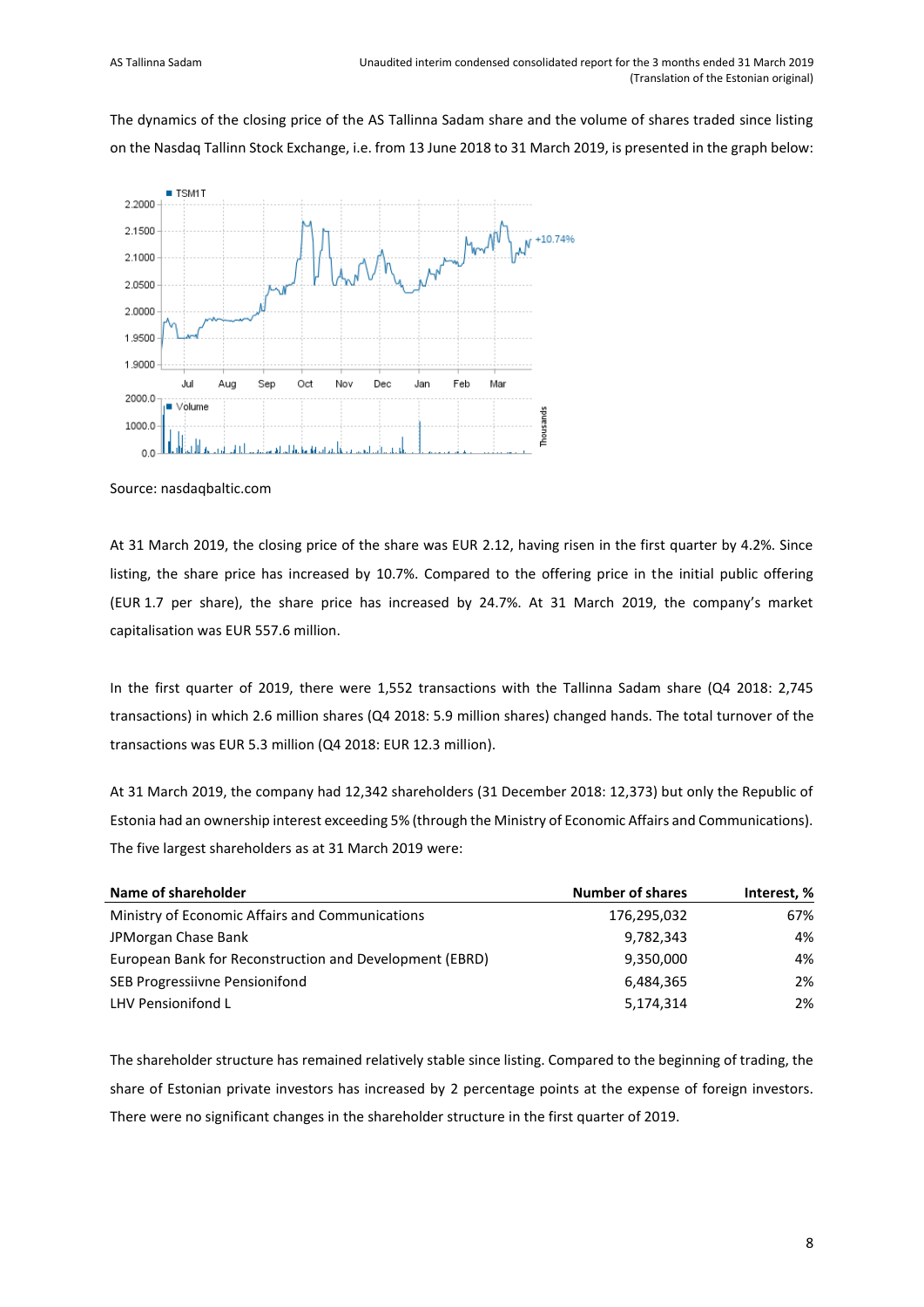

Chart: Shareholder structure as at 31 March 2019

#### **DIVIDENDS**

The dividend policy of AS Tallinna Sadam sets the target to pay the shareholders regular post-tax dividends, which in the period 2019-2020 should amount to at least EUR 30 million per year and from 2021 onward to at least 70% of the preceding year's net profit, subject to market conditions, the company's growth and development plans, taking into account the need to maintain a reasonable level of liquidity and excluding the impact of non-recurring transactions.

Based on the resolution of the annual general meeting of 14 May 2019, in 2019 the company will pay for 2018 a dividend of EUR 0.134 per share, i.e. EUR 35.242 million in total. The list of shareholders entitled to receive the dividend will be determined as at the end of the business day of the settlement system on 28 May 2019. Consequently, the ex-dividend date (the date of change of the rights attaching to the shares) is 27 May 2019. The dividend will be paid out to the shareholders on 4 June 2019.

## **CORPORATE GOVERNANCE**

At 31 March 2019, AS Tallinna Sadam had two wholly-owned subsidiaries, OÜ TS Shipping and OÜ TS Laevad, and a 51% interest in an associate, AS Green Marine.

**The supervisory board** is responsible for the strategic planning of the company's activities and the supervision of the activities of the management board. According to the Articles of Association of AS Tallinna Sadam, the supervisory board has six to eight members. At 31 March 2019, the supervisory board had six members: Aare Tark (chairman), Ahti Kuningas, Maarika Liivamägi, Raigo Uukkivi, Urmas Kaarlep and Üllar Jaaksoo, of whom four members are independent. Under the supervisory board, there is a three-member audit committee, which consists of members of the supervisory board and acts as an advisory body in supervisory matters. In the first quarter, the composition of the supervisory board and its bodies did not change.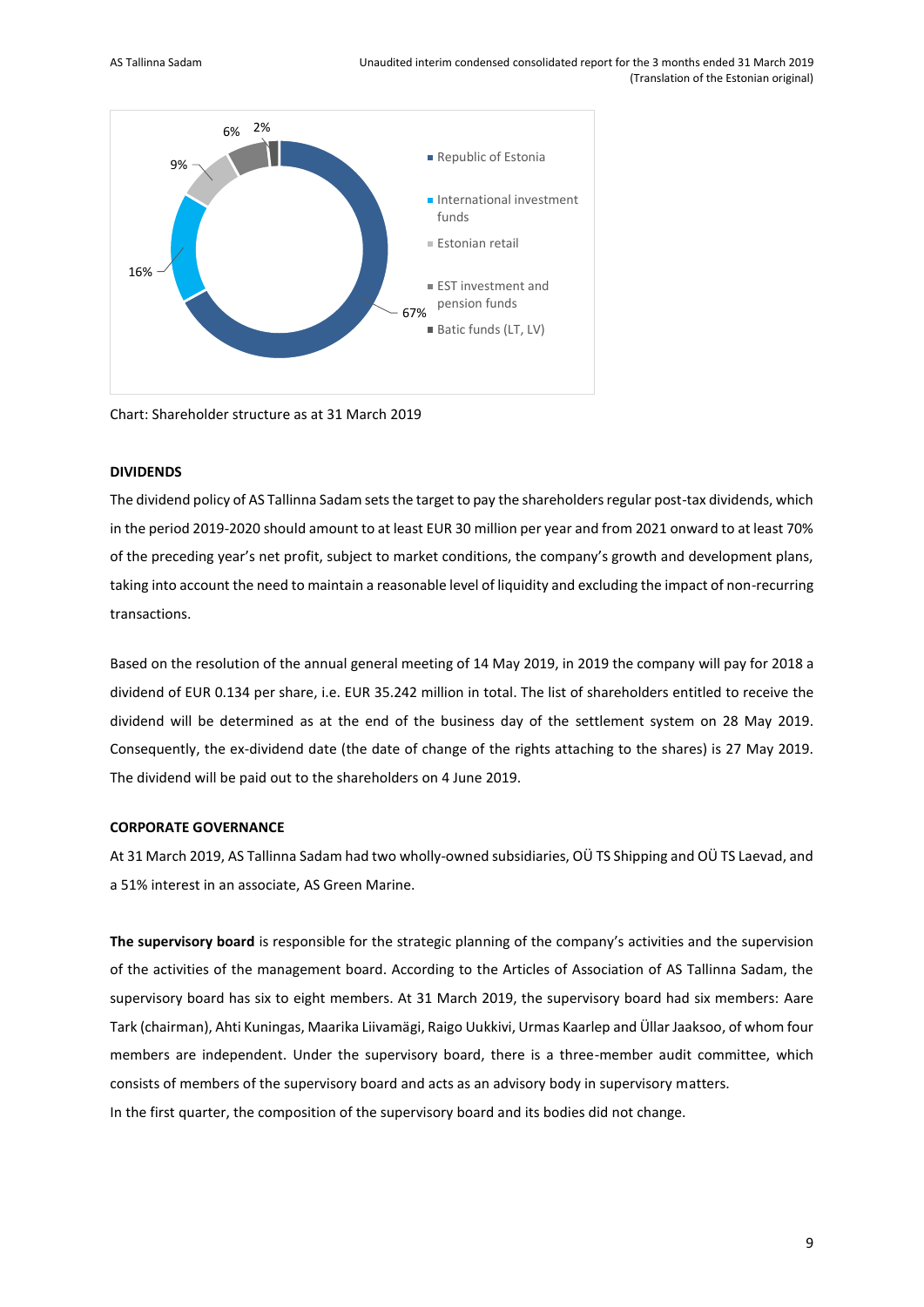**The management board** is responsible for the day-to-day management of the company in accordance with the law and the Articles of Association. According to the Articles of Association, the management board may have two to five members. At 31 March 2019, the management board had three members: Valdo Kalm (chairman and CEO), Marko Raid (CFO) and Margus Vihman (CCO).

In the first quarter, the composition of the management board did not change.

Further information about the company's corporate governance and members of the management and supervisory boards is presented in the annual report for 2018 that is available on the company's website: [https://investor.ts.ee/en/.](https://investor.ts.ee/en/)

The Group follows the principles of the Estonian Corporate Governance Code.

#### **SIGNIFICANT EVENTS IN THE FIRST QUARTER OF 2019**

- **1. Additional trips by the ferry "Regula" in summer 2019.** OÜ TS Laevad signed an additional agreement with the Estonian Road Administration based on the public passenger transport service contract signed on 11 December 2014. Under the additional agreement, the Estonian Road Administration will order 536 additional trips by the ferry "Regula" on the Virtsu-Kuivastu route from 20 June to 2 September 2019. For the additional trips, OÜ TS Laevad will receive fixed income of EUR 1.56 million plus a fee of EUR 350 per trip. In summer 2018, "Regula" made additional trips under a similar additional agreement.
- **2. Court ruling on the civil claim of Saaremaa Laevakompanii and Väinamere Liinid.** On 8 March 2019, Harju County Court dismissed the statement of claim filed by AS Saaremaa Laevakompanii and Väinamere Liinid OÜ in civil case no. 2-17-15955 against OÜ TS Laevad and OÜ TS Shipping because the plaintiffs did not provide security of EUR 14,000 in total ordered by the court for covering the estimated costs of the proceedings. The ruling entered into force on 28 March 2019 and ended the litigation. The dismissal of the claim and the termination of the litigation did not affect the Group's financial performance.
- **3. Approval of the annual report for 2018 and a dividend proposal.** The supervisory board approved the company's annual report for 2018 and, as agreed with the supervisory board, the management board proposed for 2018 a dividend distribution of EUR 0.134 per share. The general meeting approved both the annual report and the dividend distribution proposal. The annual general meeting was held on 14 May 2019. The decisions adopted and other information on the annual general meetings are available on the company's website: [https://investor.ts.ee/en/agm/.](https://investor.ts.ee/en/agm/)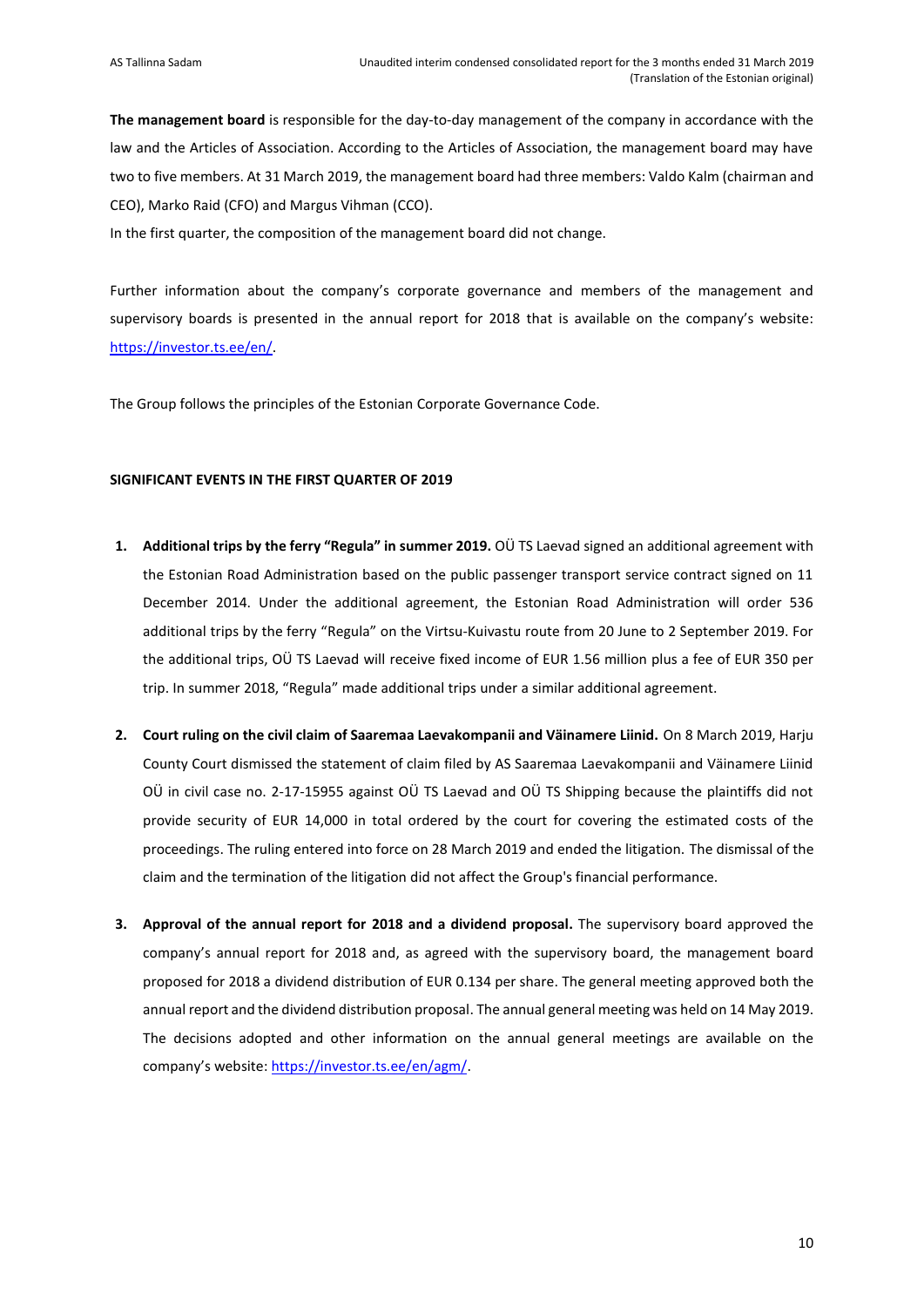# **MANAGEMENT'S CONFIRMATION AND SIGNATURES**

By authorising the unaudited interim condensed consolidated report as at and for the period ended 31 March 2019 for issue, the management board confirms that the information about AS Tallinna Sadam and the companies related to it, as set out on pages 12 to 26, is correct and complete and that:

- 1. the unaudited interim condensed consolidated financial statements have been prepared in accordance with the Estonian Accounting Act and International Financial Reporting Standards as adopted by the European Union (IFRS EU);
- 2. the unaudited interim condensed consolidated financial statements give a true and fair view of the financial position, cash flows and financial performance of the Group;
- 3. all significant events that occurred until the date on which the interim financial report was authorised for issue (16 May 2019) have been properly recognised and disclosed in the unaudited interim condensed consolidated financial statements;
- 4. AS Tallinna Sadam and its subsidiaries are going concerns.

16 May 2019

Valdo Kalm Marko Raid Margus Vihman Chairman of the Management Board Member of the Management Board Member of the Management Board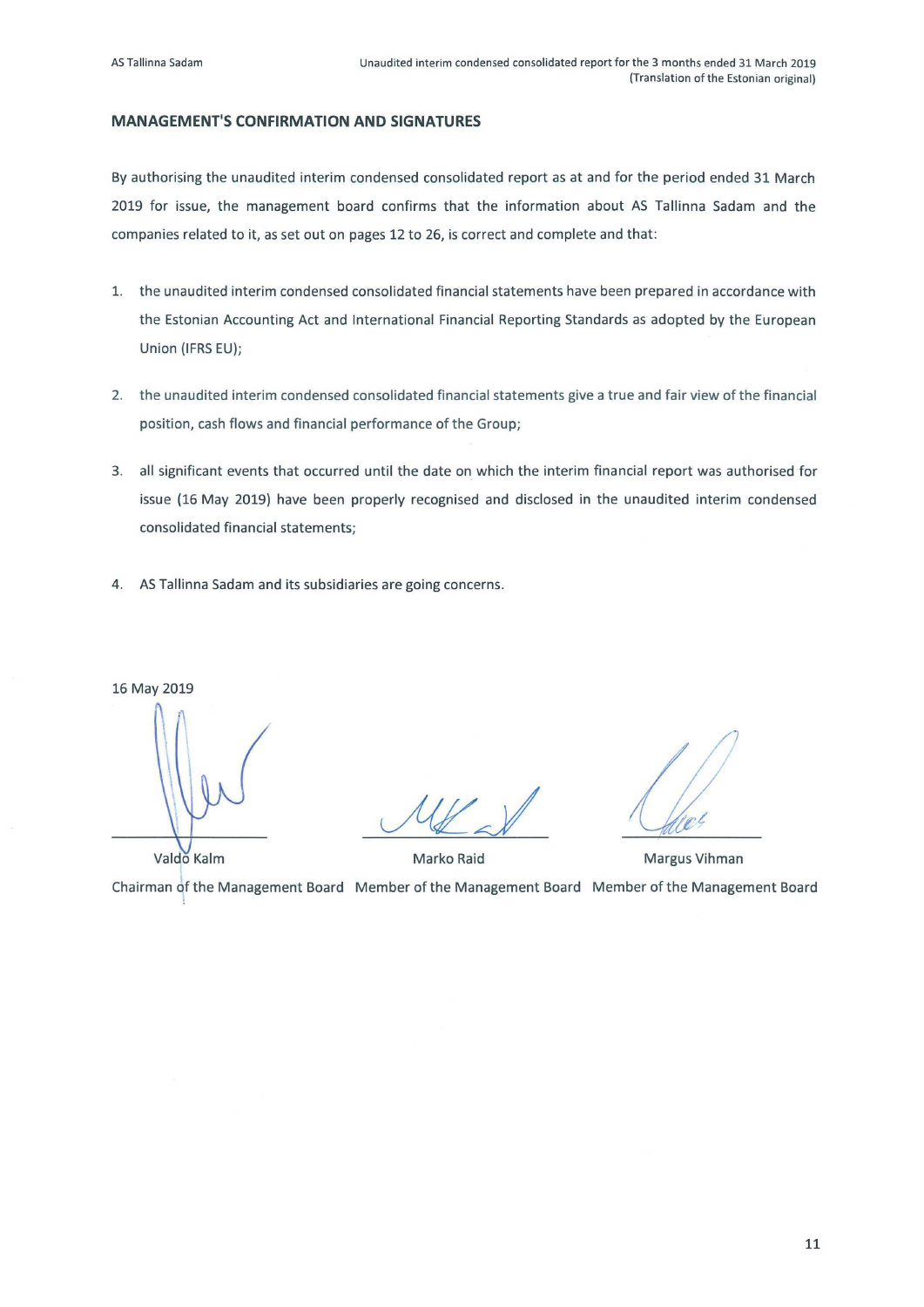# <span id="page-11-0"></span>**INTERIM CONDENSED CONSOLIDATED FINANCIAL STATEMENTS**

# <span id="page-11-1"></span>**INTERIM CONDENSED CONSOLIDATED STATEMENT OF FINANCIAL POSITION**

| In thousands of euros |  |
|-----------------------|--|
|-----------------------|--|

| At                                   | <b>Note</b>    | 31 March 2019 | 31 December 2018 |
|--------------------------------------|----------------|---------------|------------------|
| <b>ASSETS</b>                        |                |               |                  |
|                                      |                |               |                  |
| <b>Current assets</b>                |                |               |                  |
| Cash and cash equivalents            |                | 50,307        | 42,563           |
| Trade and other receivables          | 4              | 8,602         | 8,017            |
| Contract assets                      |                | 218           | 0                |
| Inventories                          |                | 297           | 305              |
| <b>Total current assets</b>          |                | 59,424        | 50,885           |
|                                      |                |               |                  |
| <b>Non-current assets</b>            |                |               |                  |
| Investment in an associate           | 5              | 1,574         | 1,569            |
| Other long-term receivables          | 4              | 196           | 196              |
| Property, plant and equipment        | 6              | 567,425       | 568,965          |
| Intangible assets                    |                | 1,961         | 2,024            |
| <b>Total non-current assets</b>      |                | 571,156       | 572,754          |
|                                      |                |               |                  |
| <b>Total assets</b>                  |                | 630,580       | 623,639          |
|                                      |                |               |                  |
| <b>LIABILITIES</b>                   |                |               |                  |
|                                      |                |               |                  |
| <b>Current liabilities</b>           |                |               |                  |
| Loans and borrowings                 | 9              | 15,766        | 15,766           |
| Derivative financial instruments     |                | 382           | 425              |
| Provisions                           |                | 879           | 1,957            |
| Government grants                    |                | 188           | 174              |
| Taxes payable                        | $\overline{7}$ | 1,243         | 5,844            |
| Trade and other payables             | 8              | 10,743        | 9,485            |
| <b>Contract liabilities</b>          | 11             | 3,479         | 32               |
| <b>Total current liabilities</b>     |                | 32,680        | 33,683           |
|                                      |                |               |                  |
| <b>Non-current liabilities</b>       |                |               |                  |
| Loans and borrowings                 | 9              | 194,846       | 197,846          |
| Government grants                    |                | 23,291        | 23,418           |
| Other payables                       | 8              | 79            | 79               |
| Contract liabilities                 | 11             | 929           | 939              |
| <b>Total non-current liabilities</b> |                | 219,145       | 222,282          |
|                                      |                |               |                  |
| <b>Total liabilities</b>             |                | 251,825       | 255,965          |
|                                      |                |               |                  |
| <b>EQUITY</b>                        |                |               |                  |
| Share capital                        | 10             | 263,000       | 263,000          |
| Share premium                        |                | 44,478        | 44,478           |
| Statutory capital reserve            |                | 18,520        | 18,520           |
| Hedge reserve                        |                | $-382$        | $-425$           |
| Retained earnings (prior periods)    |                | 42,101        | 17,678           |
| Profit for the period                |                | 11,038        | 24,423           |
| <b>Total equity</b>                  |                | 378,755       | 367,674          |
|                                      |                |               |                  |
| <b>Total liabilities and equity</b>  |                | 630,580       | 623,639          |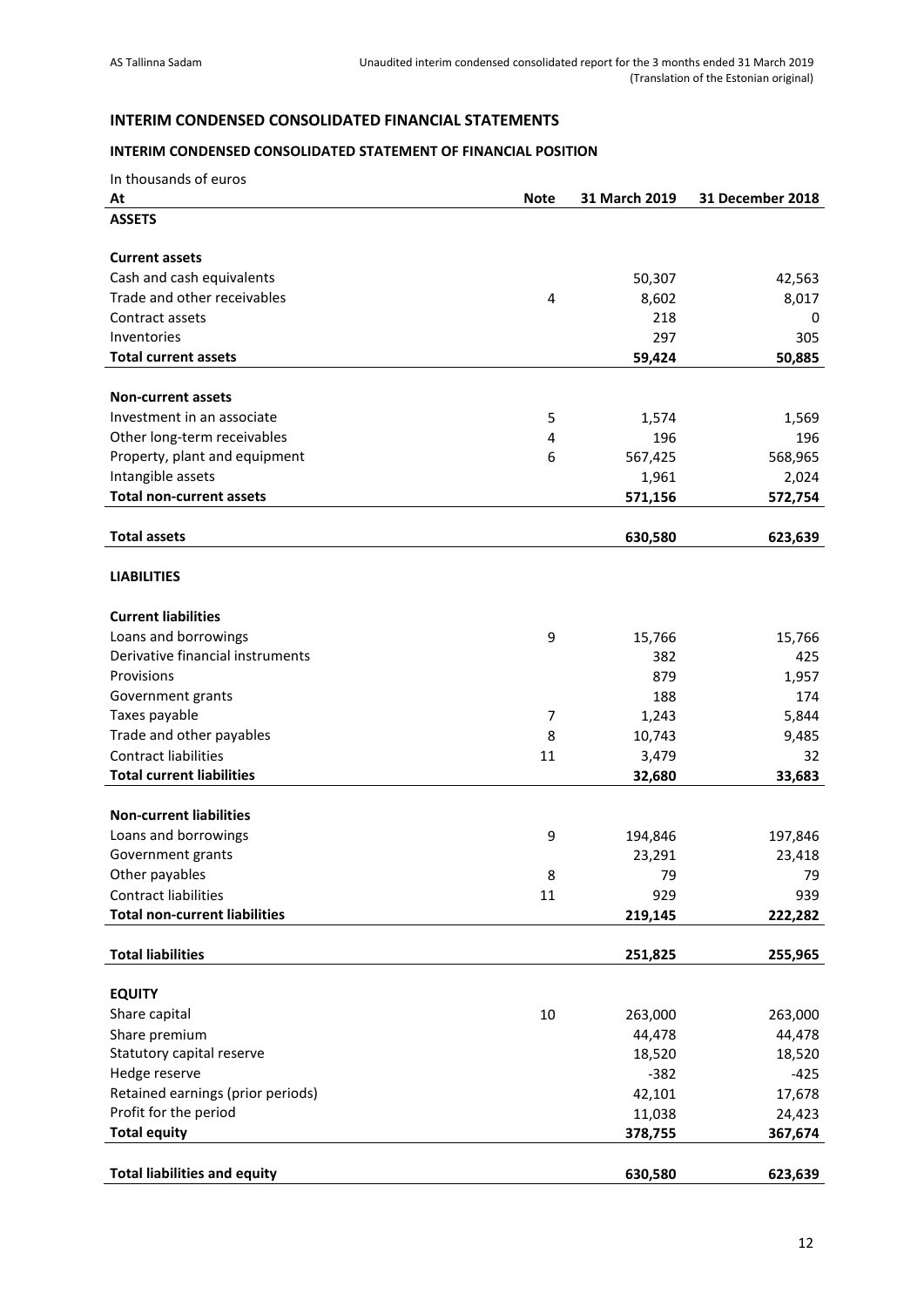# <span id="page-12-0"></span>**INTERIM CONDENSED CONSOLIDATED STATEMENT OF PROFIT OR LOSS AND OTHER COMPREHENSIVE INCOME**

for the 3 months ended 31 March

# **Consolidated statement of profit or loss**

| In thousands of euros                                                 | <b>Note</b> | 2019     | 2018     |
|-----------------------------------------------------------------------|-------------|----------|----------|
|                                                                       |             |          |          |
| Revenue                                                               | 11          | 28,527   | 29,414   |
| Other income                                                          |             | 275      | 203      |
| Operating expenses                                                    | 12          | $-7,397$ | $-7,584$ |
| Personnel expenses                                                    |             | $-4,291$ | $-4,189$ |
| Depreciation, amortisation and impairment                             | 3           | $-5,550$ | $-5,403$ |
| Other expenses                                                        |             | $-106$   | $-102$   |
| <b>Operating profit</b>                                               | 3           | 11,458   | 12,339   |
|                                                                       |             |          |          |
| <b>Finance income and costs</b>                                       |             |          |          |
| Finance income                                                        |             | 13       | 0        |
| Finance costs                                                         |             | $-438$   | $-511$   |
| Finance costs - net                                                   |             | $-425$   | $-511$   |
|                                                                       |             |          |          |
|                                                                       |             |          |          |
| Share of profit of an associate accounted for under the equity method |             | 5        | 0        |
| Profit before income tax                                              |             | 11,038   | 11,828   |
|                                                                       |             |          |          |
| Profit for the period                                                 |             | 11,038   | 11,828   |
|                                                                       |             |          |          |
| Attributable to:                                                      |             |          |          |
| Owners of the Parent                                                  |             | 11,038   | 11,828   |
|                                                                       |             |          |          |
| Basic earnings and diluted earnings per share (in euros)              |             | 0.04     | 0.06     |
| Basic earnings and diluted earnings per share - continuing operations |             |          |          |
| (in euros)                                                            |             | 0.04     | 0.06     |

# **Consolidated statement of other comprehensive income**

| In thousands of euros                                          | <b>Note</b> | 2019   | 2018   |
|----------------------------------------------------------------|-------------|--------|--------|
| <b>Profit for the period</b>                                   |             | 11,038 | 11,828 |
| Other comprehensive income                                     |             |        |        |
| Items that may be reclassified subsequently to profit or loss: |             |        |        |
| Net fair value gain on hedging instruments in cash flow hedges |             | 43     | 64     |
| Total other comprehensive income                               |             | 43     | 64     |
| Total comprehensive income for the period                      |             | 11,081 | 11,892 |
| Attributable to:                                               |             |        |        |
| Owners of the Parent                                           |             | 11,081 | 11,892 |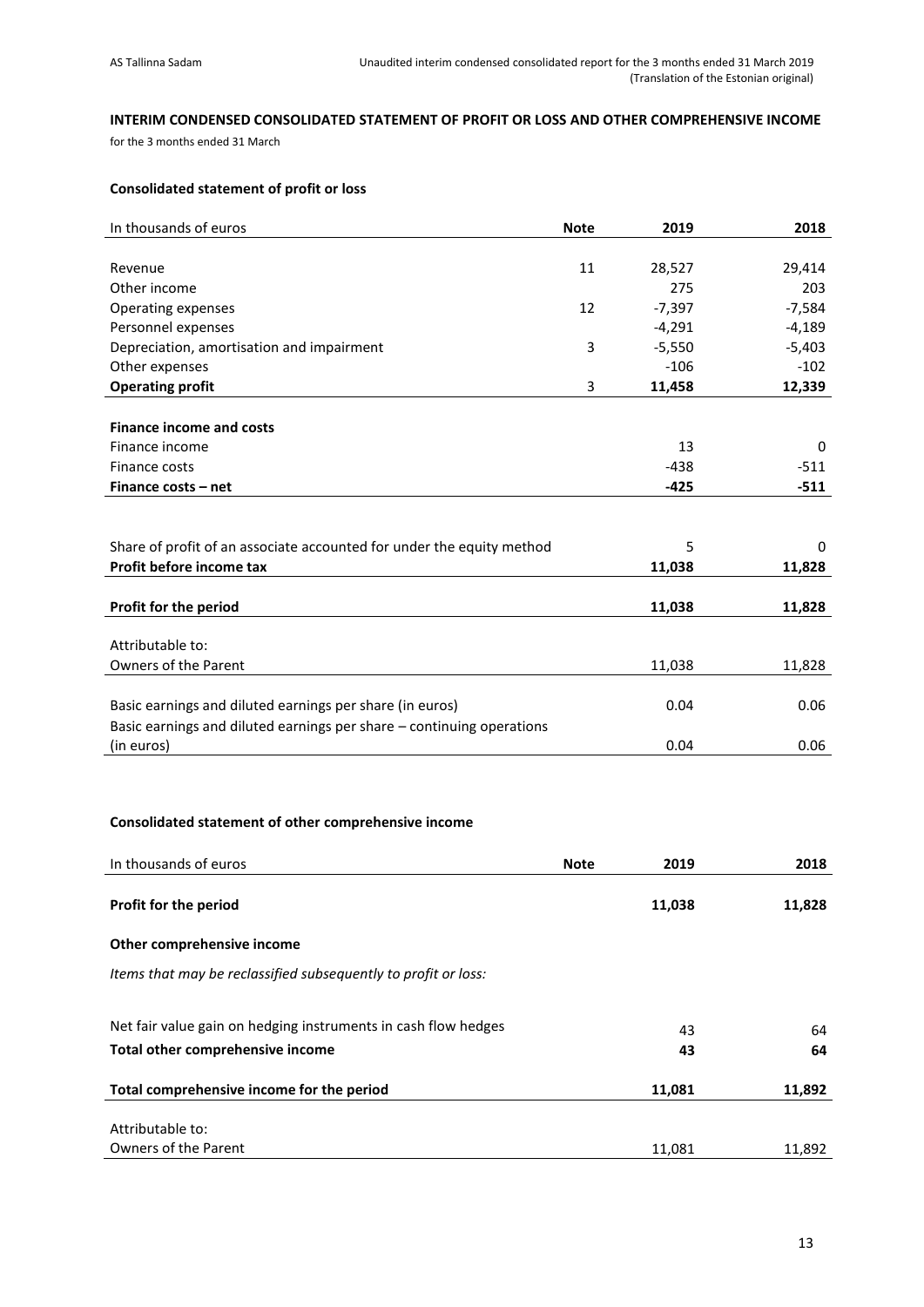# <span id="page-13-0"></span>**INTERIM CONDENSED CONSOLIDATED STATEMENT OF CASH FLOWS**

for the 3 months ended 31 March

| In thousands of euros                          | <b>Note</b> | 2019     | 2018     |
|------------------------------------------------|-------------|----------|----------|
|                                                |             |          |          |
| Cash receipts from sale of goods and services  |             | 33,009   | 35,237   |
| Cash receipts related to other income          |             | 118      |          |
| Payments to suppliers                          |             | $-8,911$ | $-8,987$ |
| Payments to and on behalf of employees         |             | $-3,910$ | $-3,517$ |
| Payments for other expenses                    |             | $-102$   | -99      |
| Income tax paid on dividends                   |             | $-4,949$ | 0        |
| Cash from operating activities                 |             | 15,255   | 22,637   |
|                                                |             |          |          |
| Purchases of property, plant and equipment     |             | $-3,837$ | $-2,984$ |
| Purchases of intangible assets                 |             | $-107$   | $-130$   |
| Proceeds from sale of property, plant and      |             |          |          |
| equipment                                      |             | 16       | 0        |
| Interest received                              |             | 14       | 0        |
| Cash used in investing activities              |             | $-3,914$ | $-3,114$ |
|                                                |             |          |          |
| Repayments of loans received                   | 9           | $-3,000$ | $-3,000$ |
| Change in overdraft (liability)                |             | 0        | $-2,565$ |
| Repayments of finance lease principal          |             | $\Omega$ | $-1$     |
| Interest paid                                  |             | $-593$   | $-707$   |
| Other payments related to financing activities |             | $-4$     | $-16$    |
| Cash used in financing activities              |             | $-3,597$ | $-6,289$ |
|                                                |             |          |          |
| <b>NET CASH FLOW</b>                           |             | 7,744    | 13,234   |
|                                                |             |          |          |
| Cash and cash equivalents at beginning of the  |             |          |          |
| period                                         |             | 42,563   | 6,954    |
| Change in cash and cash equivalents            |             | 7,744    | 13,234   |
| Cash and cash equivalents at end of the period |             | 50,307   | 20,188   |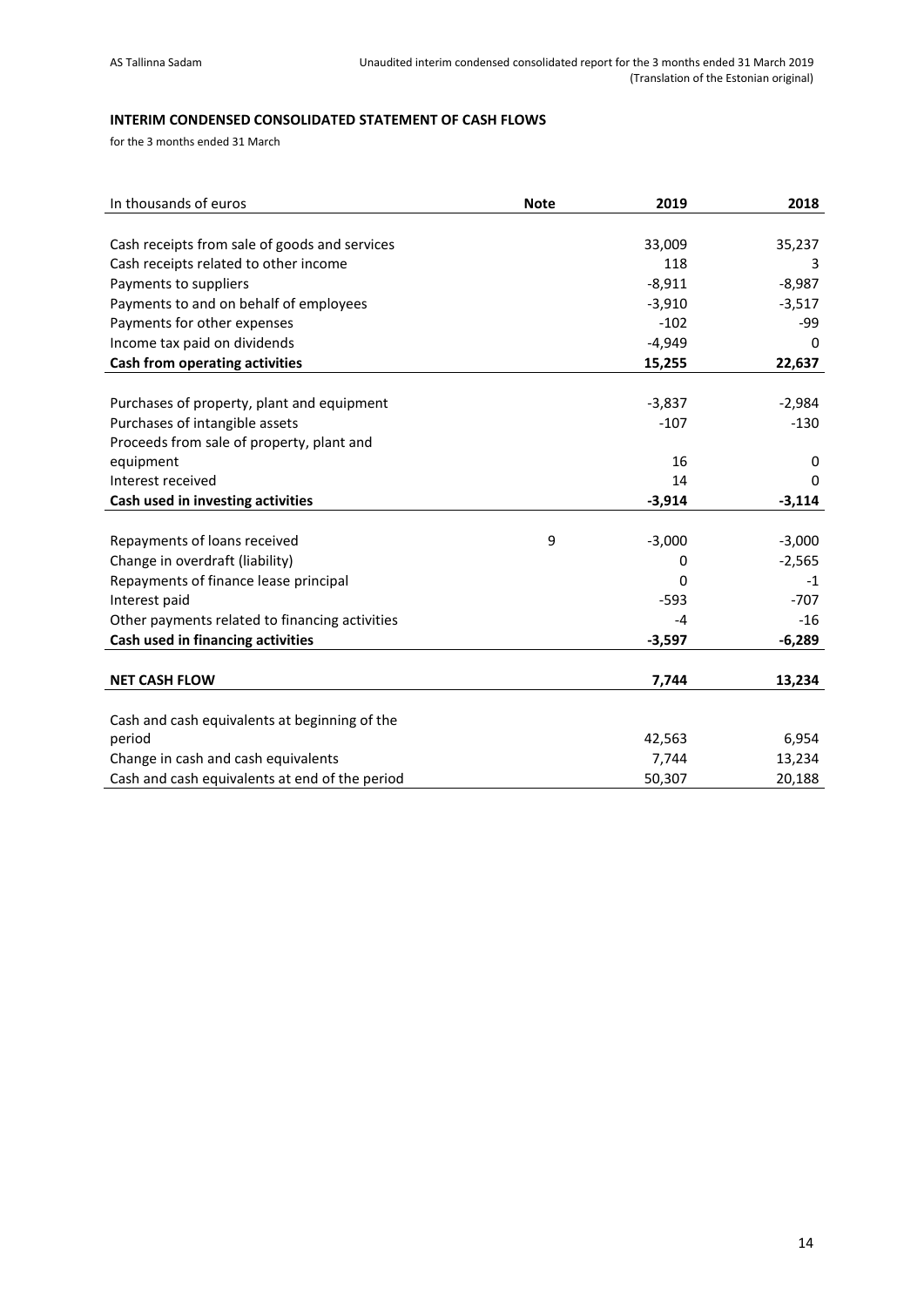# <span id="page-14-0"></span>**INTERIM CONDENSED CONSOLIDATED STATEMENT OF CHANGES IN EQUITY**

for the 3 months ended 31 March

In thousands of euros

|                                              | <b>Share</b><br>capital | <b>Share</b><br>premium | <b>Statutory</b><br>capital<br>reserve | Hedge<br>reserve | <b>Retained</b><br>earnings | <b>Total equity</b><br>attributable<br>to owners of<br>the Parent |
|----------------------------------------------|-------------------------|-------------------------|----------------------------------------|------------------|-----------------------------|-------------------------------------------------------------------|
| <b>Equity at 31 December 2017</b>            | 185,203                 | 0                       | 18,520                                 | $-609$           | 122,678                     | 325,792                                                           |
| Profit for the period                        | $\mathbf 0$             | 0                       | 0                                      | 0                | 11,828                      | 11,828                                                            |
| Other comprehensive income<br>for the period | $\mathbf 0$             | 0                       | $\mathbf 0$                            | 64               | 0                           | 64                                                                |
| Total comprehensive income<br>for the period | 0                       | 0                       | 0                                      | 64               | 11,828                      | 11,892                                                            |
| Equity at 31 March 2018                      | 185,203                 | 0                       | 18,520                                 | $-545$           | 134,506                     | 337,684                                                           |
| <b>Equity at 31 December 2018</b>            | 263,000                 | 44,478                  | 18,520                                 | $-425$           | 42,101                      | 367,674                                                           |
| Profit for the period                        | $\mathbf 0$             | $\mathbf 0$             | 0                                      | 0                | 11,038                      | 11,038                                                            |
| Other comprehensive income<br>for the period | 0                       | 0                       | 0                                      | 43               | 0                           | 43                                                                |
| Total comprehensive income<br>for the period | 0                       | 0                       | 0                                      | 43               | 11,038                      | 11,081                                                            |
| Equity at 31 March 2019                      | 263,000                 | 44,478                  | 18,520                                 | $-382$           | 53,139                      | 378,755                                                           |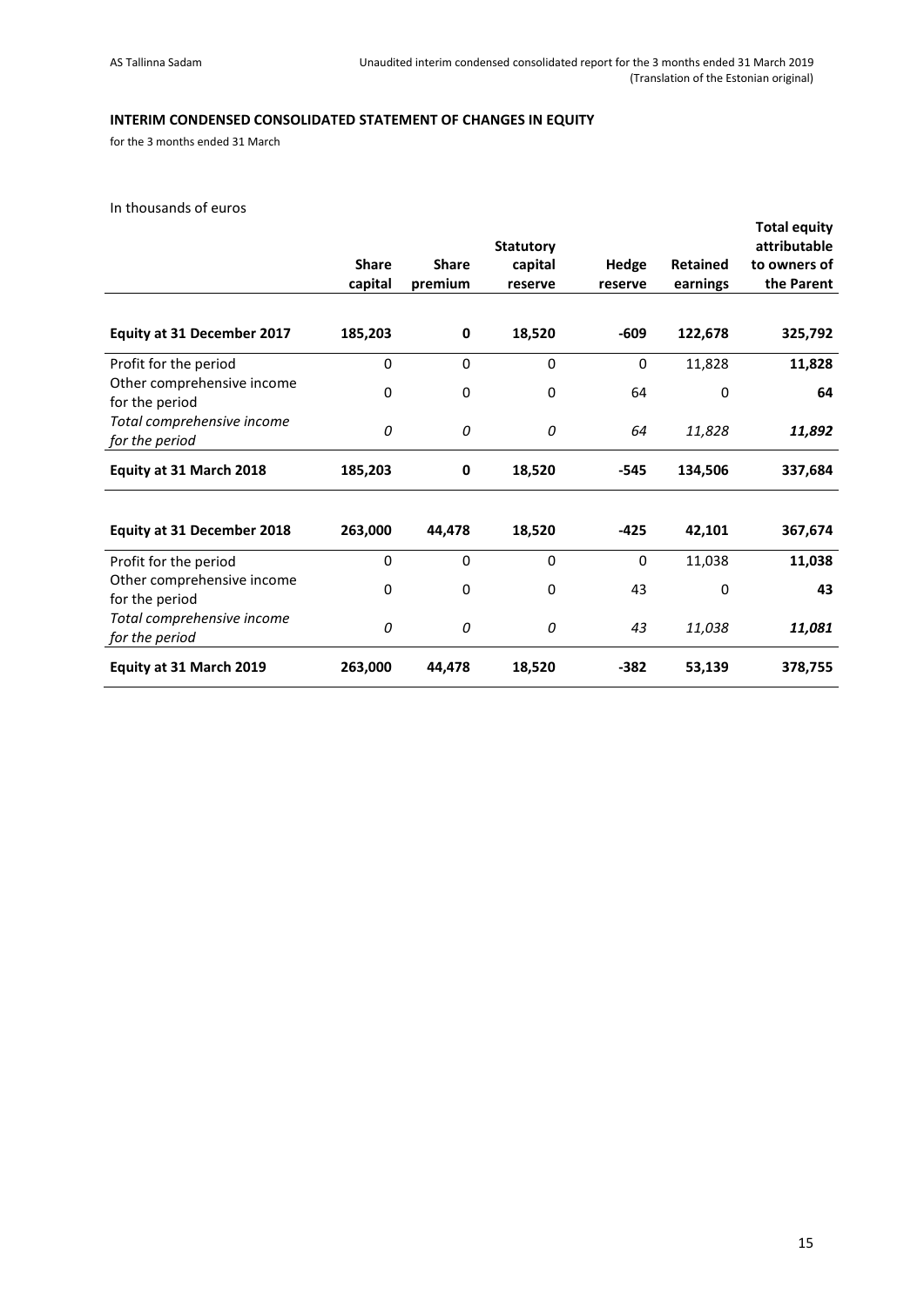# <span id="page-15-0"></span>**NOTES TO THE INTERIM CONDENSED CONSOLIDATED FINANCIAL STATEMENTS**

#### <span id="page-15-1"></span>**1. REPORTING ENTITY**

AS Tallinna Sadam (also referred to as the "Parent" or the "Company") is a company incorporated and registered in the Republic of Estonia on 5 November 1996. The interim condensed consolidated financial statement of AS Tallinna Sadam as at and for the 3 months ended 31 March 2019 comprise the Parent and its subsidiaries (together referred to as the "Group"). The Group's core business lines are rendering of port services in the capacity of a landlord port, providing passenger ferry service between Estonia's mainland and biggest islands and operating the multifunctional icebreaker Botnica.

The Group owns five harbours: Old City, Saaremaa, Muuga, Paljassaare and Paldiski South. The Old City Harbour in the centre of Tallinn together with the Old City Marina for small vessels (opened in 2010) and the Saaremaa Harbour designed for receiving cruise ships provide mainly passenger harbour services. The Muuga Harbour, which is Estonia's largest cargo harbour, the Paldiski South Harbour and the Paljassaare Harbour that serves mostly ship repair companies provide mainly cargo harbour services. The Group has ceased active operations in Paljassaare Harbour and is preparing for an exit from that harbour.

| <b>Subsidiary</b> | <b>Domicile</b>        | <b>Ownership interest (%)</b> |                     | <b>Core business line</b>                                                                                    |
|-------------------|------------------------|-------------------------------|---------------------|--------------------------------------------------------------------------------------------------------------|
|                   |                        | 31 March<br>2019              | 31 December<br>2018 |                                                                                                              |
| OÜ TS Shipping    | Republic of<br>Estonia | 100                           | 100                 | Rendering icebreaking and other offshore<br>support services with the multi-functional<br>icebreaker Botnica |
| OÜ TS Laevad      | Republic of<br>Estonia | 100                           | 100                 | Rendering domestic ferry service between<br>Estonia's mainland and biggest islands                           |

The Group's subsidiaries as at 31 March 2019 and 31 December 2018:

In addition, the Group has a 51% interest in the associate AS Green Marine but it does not have control over the entity's decision-making. In the Group's financial statements, the interest in the associate is accounted for using the equity method.

The address of the Parent's registered office is Sadama 25, Tallinn 15051, the Republic of Estonia. The ultimate controlling party of AS Tallinna Sadam is the Republic of Estonia (ownership interest of 67.03% through the Ministry of Economic Affairs and Communications).

# <span id="page-15-2"></span>**2. ACCOUNTING POLICIES**

These interim condensed consolidated financial statements for the 3 months ended 31 March 2019 have been prepared in accordance with International Accounting Standard 34 *Interim Financial Reporting*.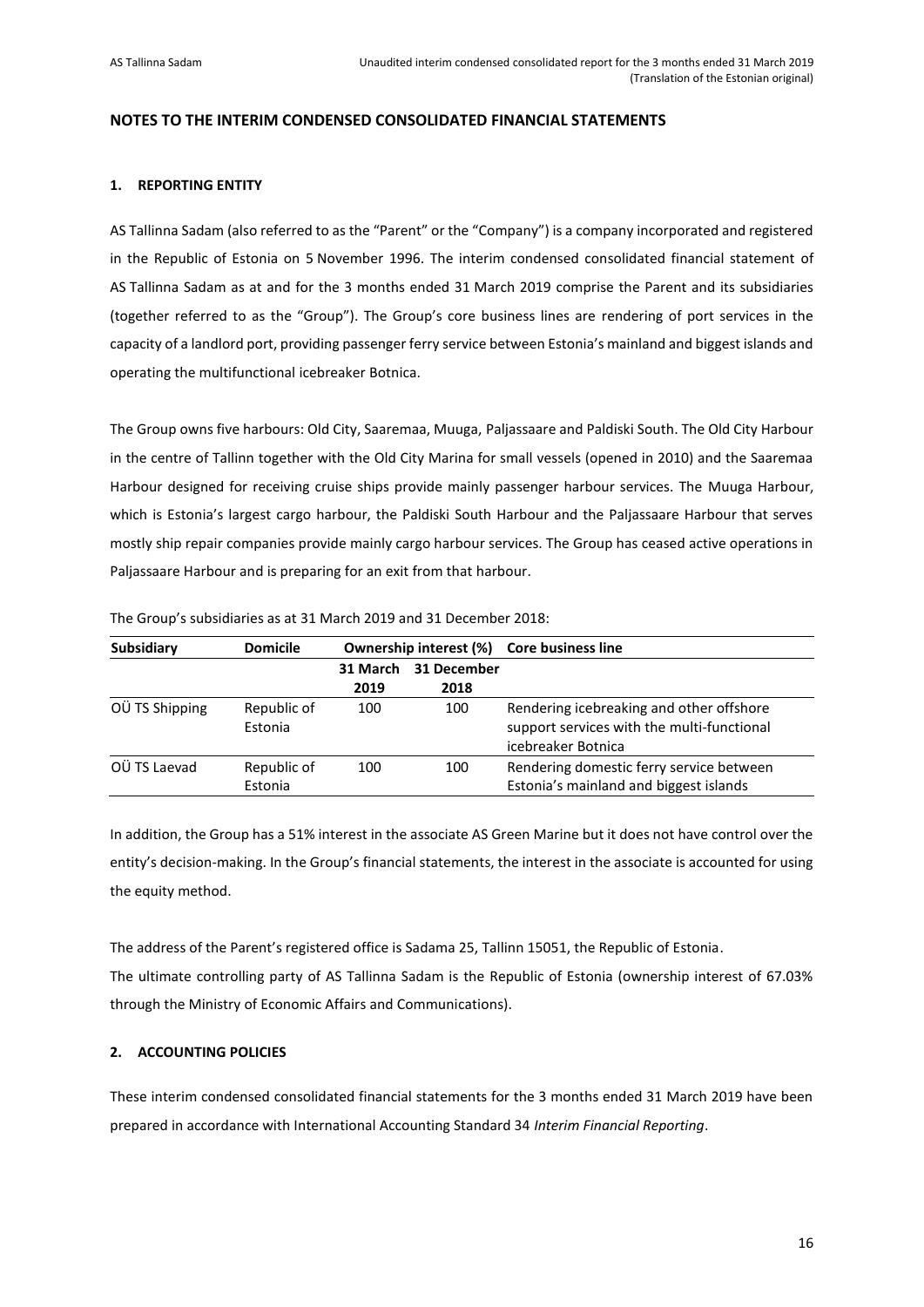#### *Note 2 continued*

These interim condensed consolidated financial statements should be read in conjunction with the consolidated financial statements and related notes and explanations included in the Company's consolidated annual report for the year ended 31 December 2018. See note 2 to the consolidated financial statements in the annual report for 2018 for additional information about significant accounting policies.

The accounting policies applied in the preparation of the interim condensed consolidated financial statements are consistent with those applied in the preparation of the Group´s annual consolidated financial statements for the year ended 31 December 2018. The Group has not early adopted any standard, interpretation or amendment that has been issued but is not yet effective.

The interim condensed consolidated financial statements are presented in thousands of euros.

#### <span id="page-16-0"></span>**3. OPERATING SEGMENTS**

|                                               |           |              | 3 months 2019 |              |              |
|-----------------------------------------------|-----------|--------------|---------------|--------------|--------------|
|                                               | Passenger | Cargo        |               |              |              |
| In thousands of euros                         | harbours  | harbours     | Ferry         | <b>Other</b> | <b>Total</b> |
| Vessel dues                                   | 4,133     | 4,516        | 0             | $\theta$     | 8,649        |
| Cargo charges                                 | 328       | 1,341        | 0             | 0            | 1,669        |
| Passenger fees                                | 2,908     | 25           | 0             | 0            | 2,933        |
| Sale of electricity                           | 254       | 1,516        | 0             | 0            | 1,770        |
| Sale of ferry services - revenue from ticket  |           |              |               |              |              |
| sales                                         | $\Omega$  | $\mathbf{0}$ | 1,732         | 0            | 1,732        |
| Sale of other services                        | 172       | 257          | 19            | 1            | 449          |
| Rental income                                 | 406       | 2,299        | 90            | 0            | 2,795        |
| Charter fees                                  | 0         | 0            | $\theta$      | 3,522        | 3,522        |
| Sale of ferry services - government support   | 0         | $\mathbf{0}$ | 5,008         | 0            | 5,008        |
| Total segment revenue* (note 11)              | 8,201     | 9,954        | 6,849         | 3,523        | 28,527       |
| <b>Adjusted segment EBITDA</b>                | 5,173     | 6,086        | 3,165         | 2,446        | 16,870       |
| Depreciation and amortisation                 | $-1,486$  | $-2,131$     | $-1,392$      | $-541$       | $-5,550$     |
| Impairment losses                             | 0         | 0            | 0             | 0            | 0            |
| Amortisation of government grants received    | 28        | 115          | 0             | 0            | 143          |
| Share of profit of an associate accounted for |           |              |               |              |              |
| under the equity method                       | $\Omega$  | 0            | 0             | $-5$         | -5           |
| <b>Segment operating profit</b>               | 3,715     | 4,070        | 1,773         | 1,900        | 11,458       |
| Finance income and costs, net                 |           |              |               |              | $-425$       |
| Share of profit of an associate accounted for |           |              |               |              |              |
| under the equity method                       |           |              |               |              | 5            |
| Income tax expense                            |           |              |               |              | 0            |
| Profit for the period                         |           |              |               |              | 11,038       |

\* Total segment revenue represents revenue from external customers and excludes inter-segment revenue of EUR 13 thousand and EUR 63 thousand for the Passenger harbours and Cargo harbours segments respectively, which was eliminated during consolidation.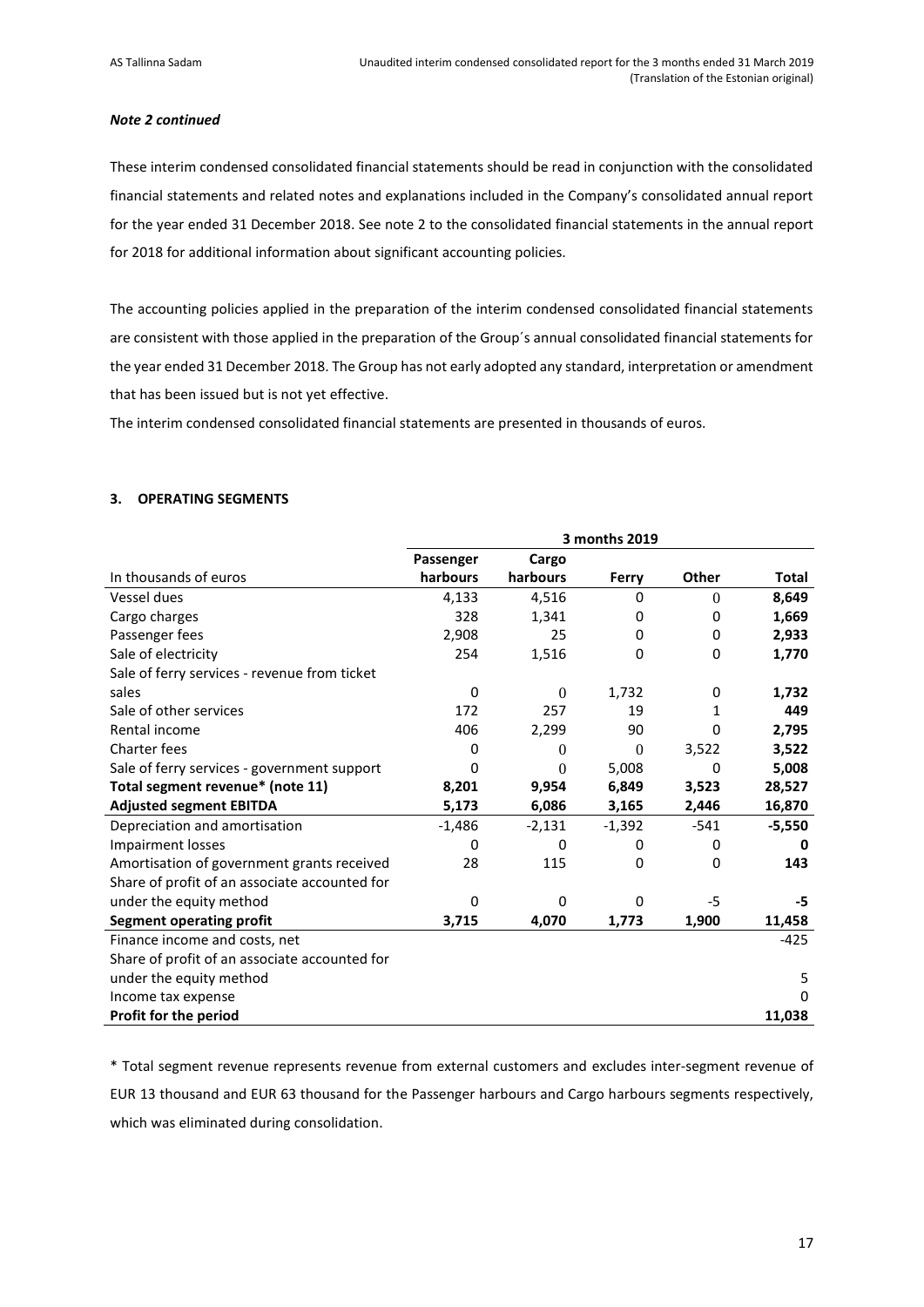# *Note 3 continued*

|                                                    |           |          | 3 months 2018 |          |              |
|----------------------------------------------------|-----------|----------|---------------|----------|--------------|
|                                                    | Passenger | Cargo    |               |          |              |
| In thousands of euros                              | harbours  | harbours | Ferry         | Other    | <b>Total</b> |
| Vessel dues                                        | 4,530     | 4,989    | 0             | 0        | 9,519        |
| Cargo charges                                      | 368       | 1,338    | 0             | 0        | 1,706        |
| Passenger fees                                     | 3,123     | 24       | 0             | 0        | 3,147        |
| Sale of electricity                                | 242       | 1,604    | 0             | 0        | 1,846        |
| Sale of ferry services - revenue from ticket sales | 0         | 0        | 1,598         | 0        | 1,598        |
| Sale of other services                             | 205       | 274      | 16            | 0        | 495          |
| Rental income                                      | 375       | 2,244    | 84            | 0        | 2,703        |
| <b>Charter fees</b>                                | 0         | 0        | 0             | 3,443    | 3,443        |
| Sale of ferry services - government support        | 0         | 0        | 4,957         | 0        | 4,957        |
| Total segment revenue* (note 11)                   | 8,843     | 10,473   | 6,655         | 3,443    | 29,414       |
| <b>Adjusted segment EBITDA</b>                     | 5,480     | 6,713    | 2,738         | 2,672    | 17,603       |
| Depreciation and amortisation                      | $-1,354$  | $-2,167$ | $-1,402$      | $-480$   | $-5,403$     |
| <b>Impairment losses</b>                           | 0         | 0        | 0             | 0        | 0            |
| Amortisation of government grants received         | 24        | 115      | 0             | 0        | 139          |
| Share of profit of an associate accounted for      |           |          |               |          |              |
| under the equity method                            | 0         | 0        | $\Omega$      | $\Omega$ | o            |
| <b>Segment operating profit</b>                    | 4,150     | 4,661    | 1,336         | 2,192    | 12,339       |
| Finance income and costs, net                      |           |          |               |          | $-511$       |
| Share of profit of an associate accounted for      |           |          |               |          |              |
| under the equity method                            |           |          |               |          | 0            |
| Income tax expense                                 |           |          |               |          | 0            |
| Profit for the period                              |           |          |               |          | 11,828       |

\* Total segment revenue represents revenue from external customers and excludes inter-segment revenue of EUR 5 thousand and EUR 36 thousand for the Passenger Harbours and Cargo Harbours segments respectively, which was eliminated during consolidation.

# <span id="page-17-0"></span>**4. TRADE AND OTHER RECEIVABLES**

# In thousands of euros

| At                                      |          | 31 March 2019 31 December 2018 |
|-----------------------------------------|----------|--------------------------------|
|                                         |          |                                |
| Receivables from customers              | 9,725    | 8,636                          |
| Allowance for credit losses             | $-2,124$ | $-2,020$                       |
| Prepaid taxes                           | 310      | 633                            |
| Government grants receivable            | 300      | 283                            |
| Other prepayments                       | 315      | 409                            |
| Receivables from an associate (note 16) | 24       | 25                             |
| Other receivables                       | 248      | 247                            |
| Total trade and other receivables       | 8,798    | 8,213                          |
|                                         |          |                                |
| Of which short-term receivables         | 8,602    | 8,017                          |
| long-term receivables                   | 196      | 196                            |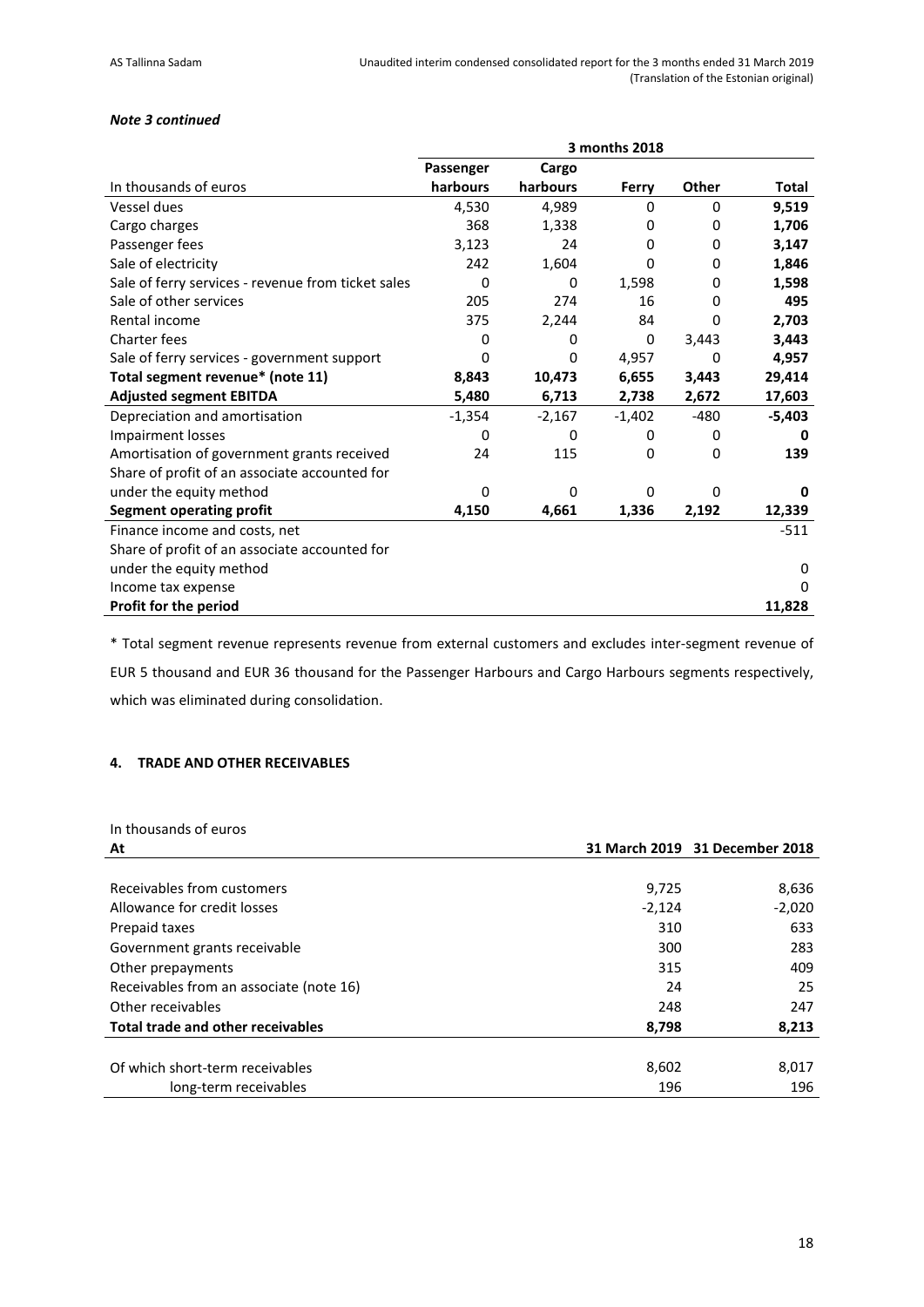# *Note 4 continued*

# **Trade receivables – expected credit loss matrix**

| In thousands of euros               |                 |          | Days past due |       |          |          |
|-------------------------------------|-----------------|----------|---------------|-------|----------|----------|
| At 31 March 2019                    | Not past<br>due | $0 - 30$ | 31-60         | 61-90 | >90      | Total    |
| Expected credit loss rate           | 0.8%            | 1.5%     | 3.0%          | 80.0% | 100.0%   |          |
| Total trade and other receivables   | 7,222           | 179      | 259           | 41    | 2,023    | 9,725    |
| Lifetime expected credit loss (ECL) | -58             | $-3$     | $-7$          | $-33$ | $-2,023$ | $-2,124$ |
|                                     |                 |          |               |       |          | 7,601    |
| At 31 December 2018                 |                 |          |               |       |          |          |
| Expected credit loss rate           | 0.8%            | 1.5%     | 3.0%          | 80.0% | 100.0%   |          |
| Total trade and other receivables   | 6,442           | 191      | 30            | 42    | 1,931    | 8,636    |
| Lifetime expected credit loss (ECL) | $-52$           | $-3$     | 0             | -34   | $-1,931$ | $-2,020$ |
|                                     |                 |          |               |       |          | 6,616    |

# <span id="page-18-0"></span>**5. INVESTMENT IN AN ASSOCIATE**

| In thousands of euros | 3 months 2019 | 3 months 2018 |
|-----------------------|---------------|---------------|
| Income                | 885           | 777           |
| Expenses              | 850           | 769           |
| Net profit            | 31            |               |

#### In thousands of euros

| At                                                                |       | 31 March 2019 31 December 2018 |
|-------------------------------------------------------------------|-------|--------------------------------|
| Net assets of the associate                                       | 3,086 | 3.076                          |
| The Group's ownership interest in the associate, %                | 51%   | 51%                            |
| Carrying amount of the Group's investment in the associate in the |       |                                |
| Group's statement of financial position                           | 1.574 | 1.569                          |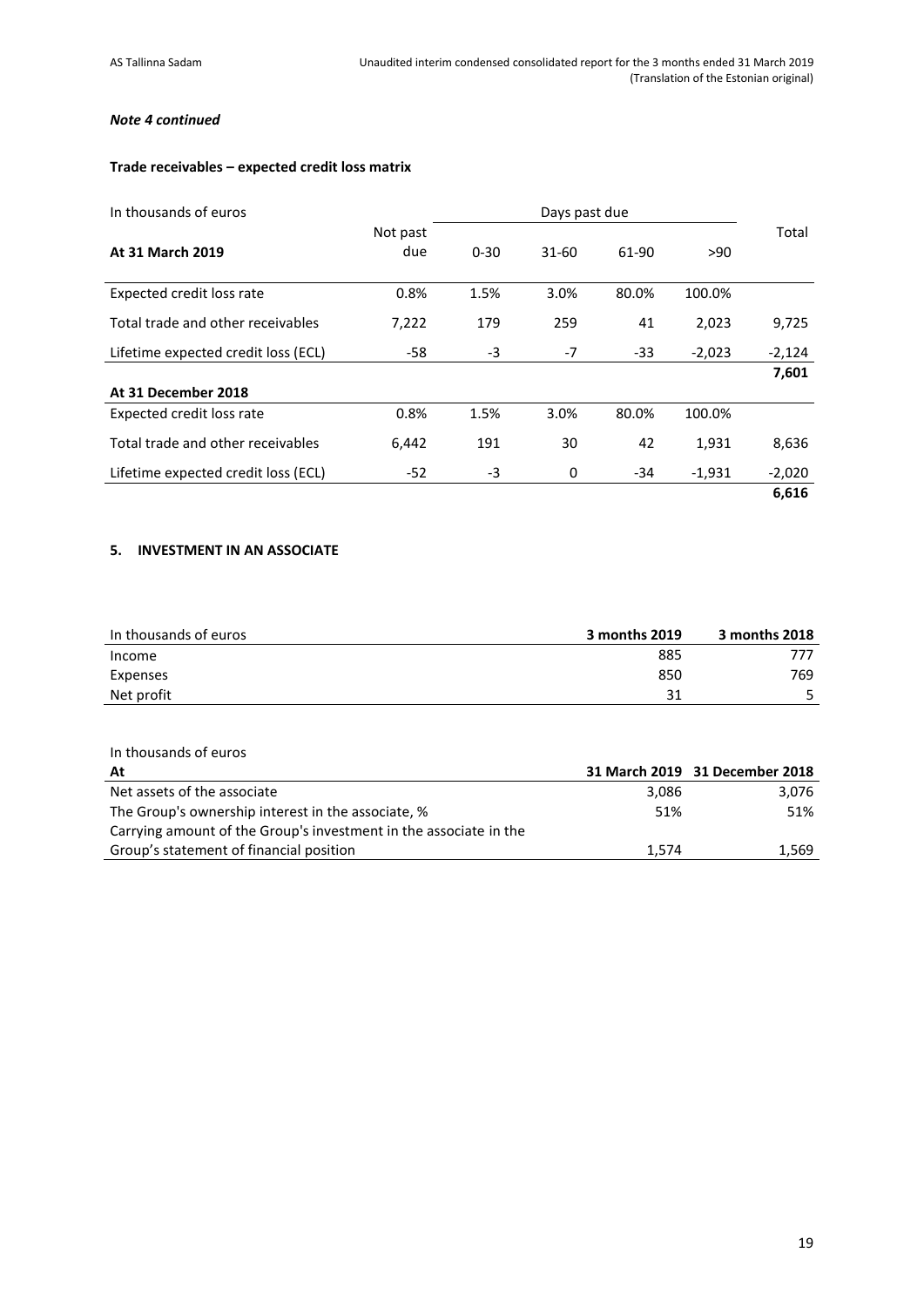# <span id="page-19-0"></span>**6. PROPERTY, PLANT AND EQUIPMENT**

| In thousands of euros    | Land and<br>buildings | <b>Plant and</b><br>equipment | <b>Other items</b><br>of property,<br>plant and<br>equipment | construction     | <b>Assets under Prepayments</b> | <b>Total</b> |
|--------------------------|-----------------------|-------------------------------|--------------------------------------------------------------|------------------|---------------------------------|--------------|
| At 31 December 2018      |                       |                               |                                                              |                  |                                 |              |
| Cost                     | 604,312               | 236,509                       | 6,983                                                        | 5,648            | 31                              | 853,483      |
| Accumulated              |                       |                               |                                                              |                  |                                 |              |
| depreciation and         |                       |                               |                                                              |                  |                                 |              |
| impairment losses        | $-210,846$            | $-68,586$                     | $-5,086$                                                     | $\pmb{0}$        | $\mathbf 0$                     | $-284,518$   |
| Carrying amount at       |                       |                               |                                                              |                  |                                 |              |
| 31 December 2018         | 393,466               | 167,923                       | 1,897                                                        | 5,648            | 31                              | 568,965      |
| Movements within         |                       |                               |                                                              |                  |                                 |              |
| 3 months ended           |                       |                               |                                                              |                  |                                 |              |
| 31 March 2019            |                       |                               |                                                              |                  |                                 |              |
| Acquisition and          |                       |                               |                                                              |                  |                                 |              |
| reconstruction           | 38                    | 13                            | 142                                                          | 3,314            | 377                             | 3,884        |
| Depreciation charge      | $-2,757$              | $-2,551$                      | $-116$                                                       | 0                | 0                               | $-5,424$     |
| Reclassified at carrying |                       |                               |                                                              |                  |                                 |              |
| amount                   | 78                    | 10                            | $\mathbf 0$                                                  | $-88$            | 0                               | 0            |
|                          |                       |                               |                                                              |                  |                                 |              |
| <b>At 31 March 2019</b>  |                       |                               |                                                              |                  |                                 |              |
| Cost                     | 604,428               | 236,464                       | 7,125                                                        | 8,874            | 408                             | 857,299      |
| Accumulated              |                       |                               |                                                              |                  |                                 |              |
| depreciation and         |                       |                               |                                                              |                  |                                 |              |
| impairment losses        | $-213,603$            | $-71,069$                     | $-5,202$                                                     | $\boldsymbol{0}$ | 0                               | $-289,874$   |
| Carrying amount at       |                       |                               |                                                              |                  |                                 |              |
| 31 March 2019            | 390,825               | 165,395                       | 1,923                                                        | 8,874            | 408                             | 567,425      |

# <span id="page-19-1"></span>**7. TAXES PAYABLE**

At 31 March 2019, the Group's taxes payable amounted to EUR 1,243 thousand (31 December 2018: EUR 5,844 thousand, including income tax on dividends of EUR 4,949 thousand).

# <span id="page-19-2"></span>**8. TRADE AND OTHER PAYABLES**

| At                                    |        | 31 March 2019 31 December 2018 |
|---------------------------------------|--------|--------------------------------|
|                                       |        |                                |
| Trade payables                        | 3,888  | 3,775                          |
| Payables to employees                 | 1,729  | 1,054                          |
| Interest payable                      | 285    | 446                            |
| Accrued taxes payable on remuneration | 995    | 572                            |
| Advances for goods and services       | 930    | 375                            |
| Payables to an associate (note 16)    | 123    | 134                            |
| Other payables                        | 2,872  | 3,208                          |
| Total trade and other payables        | 10,822 | 9,564                          |
|                                       |        |                                |
| Of which current liabilities          | 10,743 | 9,485                          |
| non-current liabilities               | 79     | 79                             |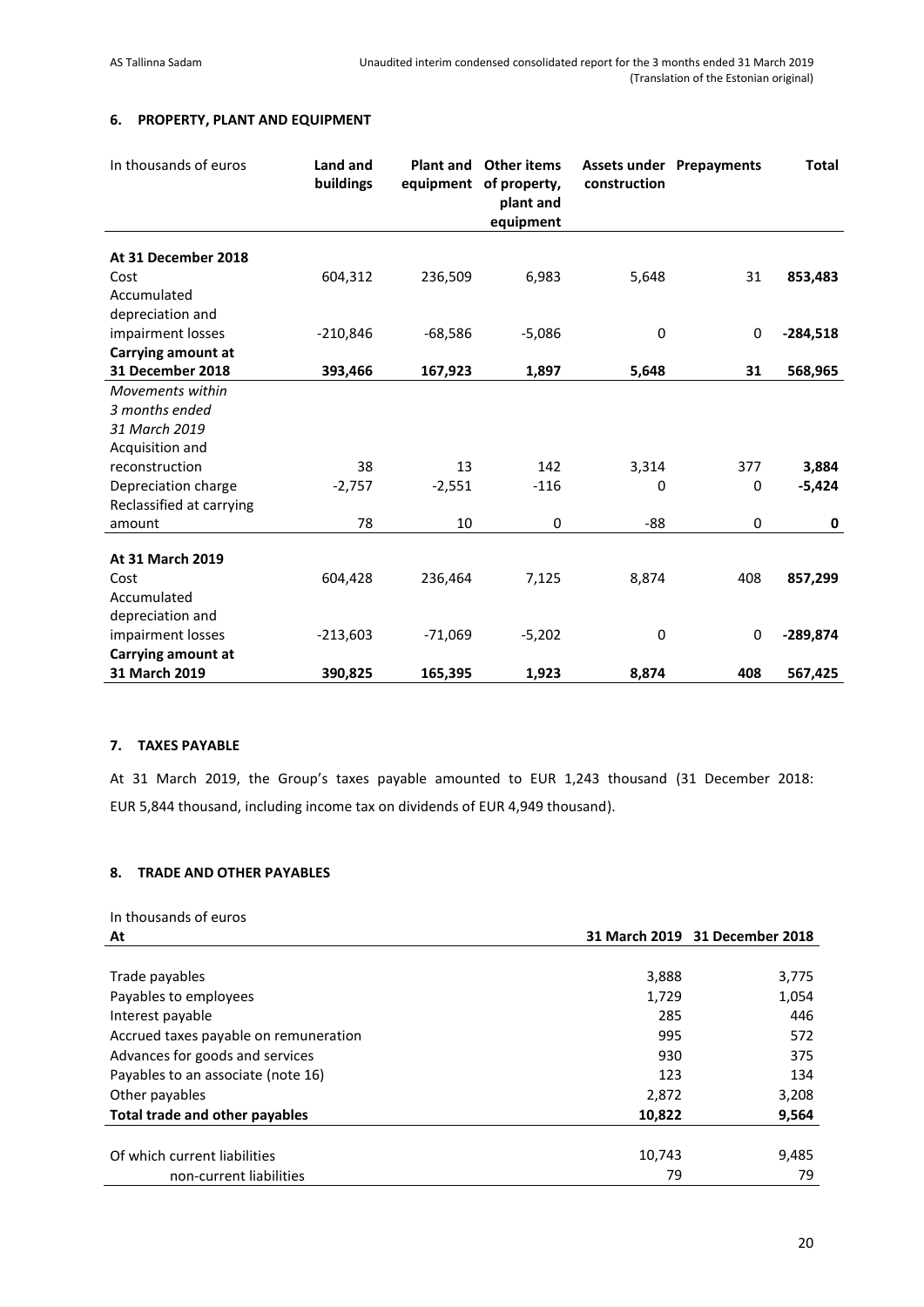# <span id="page-20-0"></span>**9. LOANS AND BORROWINGS**

| In thousands of euros             |         |                                |
|-----------------------------------|---------|--------------------------------|
| At                                |         | 31 March 2019 31 December 2018 |
|                                   |         |                                |
| <b>Current portion</b>            |         |                                |
| Loans and borrowings              | 6,766   | 6,766                          |
| Debt securities                   | 9,000   | 9,000                          |
| <b>Total current portion</b>      | 15,766  | 15,766                         |
|                                   |         |                                |
| <b>Non-current portion</b>        |         |                                |
| Loans and borrowings              | 36,596  | 39,596                         |
| Debt securities                   | 158,250 | 158,250                        |
| <b>Total non-current portion</b>  | 194,846 | 197,846                        |
|                                   |         |                                |
| <b>Total loans and borrowings</b> | 210,612 | 213,612                        |

#### **Debt securities**

All debt securities have been issued in euros and have floating interest rates (base rate of 3-month or 6-month EURIBOR plus a fixed risk margin). Their maturities fall in 2026 and 2027. In line with their settlement schedules, no debt securities were redeemed in the three-month period ended 31 March 2019. At 31 March 2019, the weighted average interest rate of debt securities was 0.684% (31 December 2018: 0.684%).

#### **Loans**

All loan agreements are denominated in euros and have floating interest rates (the base rate is 6-month EURIBOR). The final maturities of outstanding loan liabilities fall in the period 2024 to 2028. Principal repayments made in the first quarter of 2019 amounted to EUR 3,000 thousand (Q1 2018: EUR 3,000 thousand). At 31 March 2019, the weighted average interest rate of drawn loans was 0.722% (31 December 2018: 0.703%). Considering the effect of derivative transactions used to hedge interest rate risk, at 31 March 2019 the average interest rate of loans was 1.403% (31 December 2018: 1.440%).

#### **Contractual maturities of loans and borrowings**

| In thousands of euros             |               |
|-----------------------------------|---------------|
| At                                | 31 March 2019 |
|                                   |               |
| <12 months                        | 15,766        |
| $1 - 5$ years                     | 63,064        |
| > 5 years                         | 131,782       |
| <b>Total loans and borrowings</b> | 210,612       |

#### **Fair value**

In the reporting period, the assessment of the Group's risk level did not change and there were no significant changes in the interest rates of international financial markets. Thus, according to the Group's assessment, at 31 March 2019, similarly to 31 December 2018, the fair values of loans and debt securities that are measured at amortised cost did not differ significantly from their carrying amounts.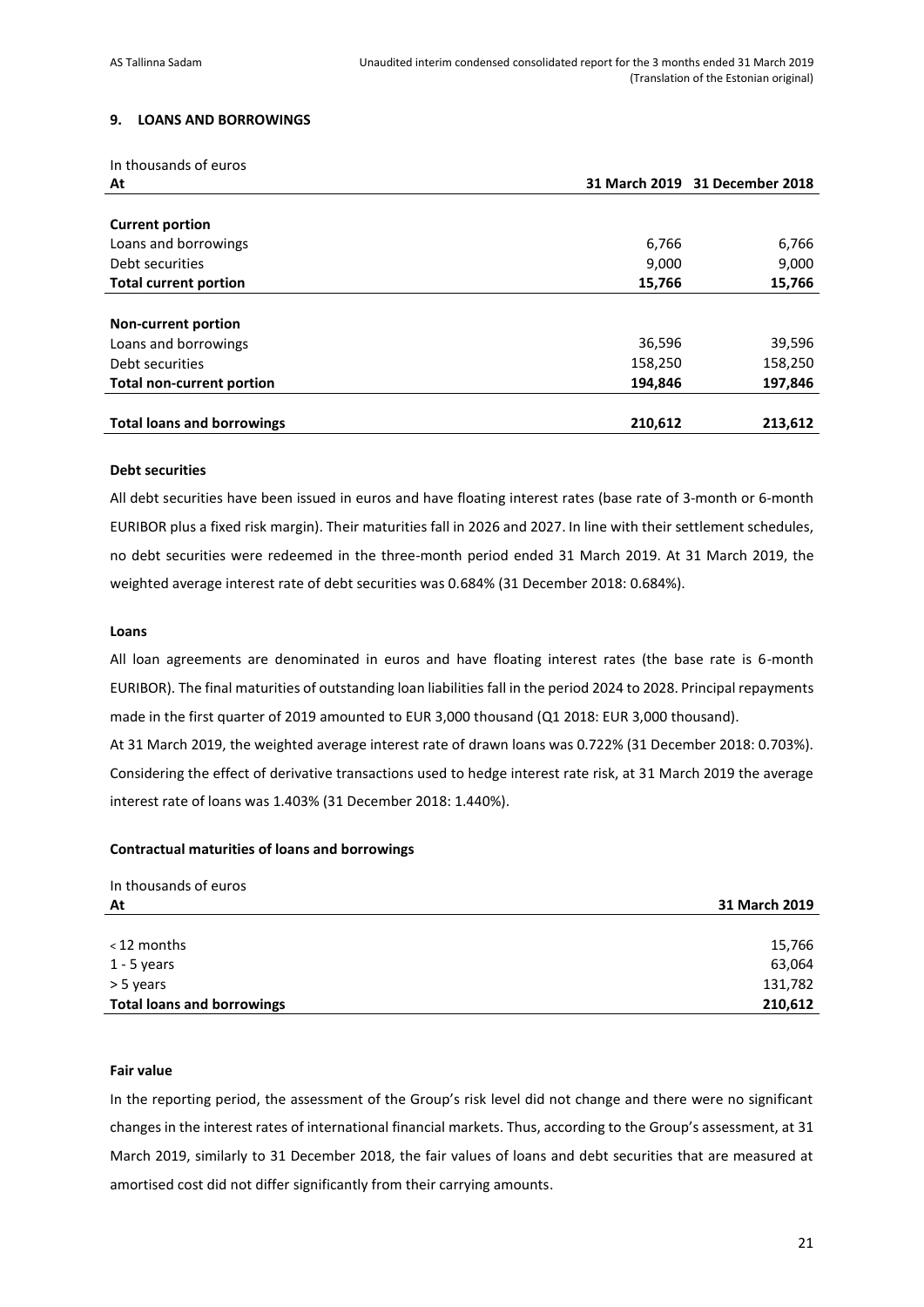#### *Note 9 continued*

All derivative financial instruments are measured at fair value in the statement of financial position. The fair value of derivatives is estimated on monthly basis using pricing provided by banks based on the forward-looking yield curves of interest rate swap transactions from market information providers. In the value hierarchy, this qualifies as a level 2 measurement.

All loan and debt securities agreements currently in force are unsecured, i.e. no assets have been pledged to cover the liabilities, and the debt securities are not listed. The Group has fulfilled all its obligations under the loan and debt securities agreements, including those resulting from special terms. At 31 March 2019, the Group was also in compliance with the covenants that set requirements to its financial indicators.

#### <span id="page-21-0"></span>**10. EQUITY**

#### **Share capital**

At 31 March 2019, AS Tallinna Sadam had 263,000,000 ordinary shares, at 31 December 2018 also 263,000,000 shares, of which 67.03% were held by the Republic of Estonia (through the Ministry of Economic Affairs and Communications) and 32.97% were held by Estonian and international investment funds, banks, pension funds and Estonian retail investors. The par value of a share is EUR 1.

The maximum number of ordinary shares stipulated in the articles of association of AS Tallinna Sadam is 664,000,000 (in the comparative period in 2018: also 664,000,000). At 31 March 2019 and at 31 December 2018 all shares issued had been fully paid for.

|                                                                | 3 months 2019 | 3 months 2018 |
|----------------------------------------------------------------|---------------|---------------|
|                                                                |               |               |
| Weighted average number of shares                              | 263,000,000   | 185,203,032   |
| Consolidated net profit for the period (in thousands of euros) | 11.038        | 11.828        |
| Basic and diluted earnings per share (in euros)                | 0.04          | 0.06          |

The Group's unrestricted equity as at 31 March 2019 amounted to EUR 53,139 thousand (31 December 2018: EUR 42,101 thousand). Thus, the maximum possible income tax liability that would arise if all of the unrestricted equity were distributed as dividends amounts to EUR 10,239 thousand (31 December 2018: EUR 7,479 thousand). At 31 December 2018 and 31 March 2019, the tax rates used to calculate the maximum possible income tax liability for 2019 were 14/86 (was applied to a possible dividend of one third of profit distributed and taxed in 2018) and 20/80 (was applied to the remaining unrestricted equity).

The Company proposed a dividend distribution to holders of ordinary shares of EUR 35,242 thousand in total that was approved by the general meeting on 14 May 2019.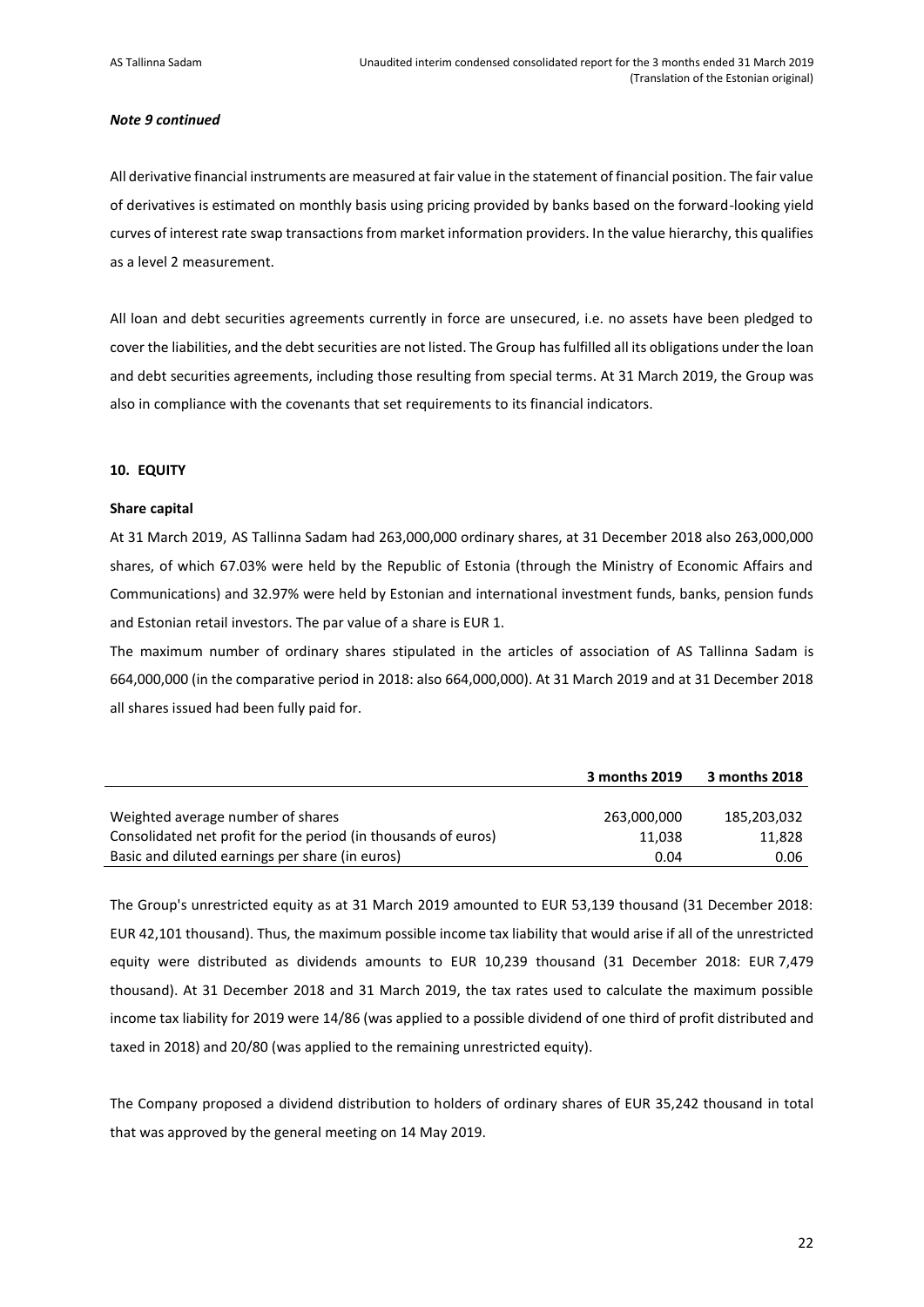#### <span id="page-22-0"></span>**11. REVENUE**

| In thousands of euros                       | 3 months 2019 | 3 months 2018 |
|---------------------------------------------|---------------|---------------|
|                                             |               |               |
| Revenue from contracts with customers       |               |               |
| Vessel dues                                 | 8,649         | 9,519         |
| Cargo charges                               | 1,669         | 1,706         |
| Passenger fees                              | 2,933         | 3,147         |
| Sale of electricity                         | 1,770         | 1,846         |
| Sale of ferry services - ticket sales       | 1,732         | 1,598         |
| Sale of other services                      | 449           | 495           |
| Total revenue from contracts with customers | 17,202        | 18,311        |
|                                             |               |               |
| Revenue from other sources                  |               |               |
| Rental income from operating leases         | 2,795         | 2,703         |
| <b>Charter fees</b>                         | 3,522         | 3,443         |
| Sale of ferry services - government support | 5,008         | 4,957         |
| <b>Total revenue from other sources</b>     | 11,325        | 11,103        |
| Total revenue (note 3)                      | 28,527        | 29,414        |

Vessel dues include the tonnage charge calculated on the basis of the gross tonnage of a vessel for each port call. For vessels visiting the port based on a pre-agreed schedule that have a prospective volume discount during the year, the transaction price is allocated between the tonnage services and the option for discounted tonnage services based on the estimated total number of port calls by that vessel during the calendar year. Revenue from tonnage charges is recognised based on the yearly average tariffs and estimated volume as described above. At 31 March 2019, the difference between revenue recognised and amounts billed to customers was recognised as a contract liability of EUR 3,379 thousand (revenue recognised was smaller than the amounts billed).

Some cargo charge contracts set out a minimum annual cargo volume. If the cargo operator handles less than the minimum, the Group has the right to charge the customer at the end of the calendar year based on the minimum volume of cargo handled. Management estimated the Group's remaining right to consideration by reference to the minimum cargo volume and the amount of consideration received from customers as at 31 March 2019. Based on the estimation, the Group recognised contract assets of EUR 218 thousand. At 31 March 2019 revenue received from some customers exceeded management's estimates. As a result, the Group recognised contract liabilities of EUR 61 thousand so that estimated revenue would be evenly recognised over all interim periods of 2019.

When connecting to the electricity network, customers pay a connection fee based on the expenses incurred in connecting to the network. The connection service does not represent a separate performance obligation as the customer does not benefit from this service separately from the consumption of electricity. Therefore, connection fees form part of the consideration for electricity and are recognised as revenue over the estimated period during which customers consume electricity.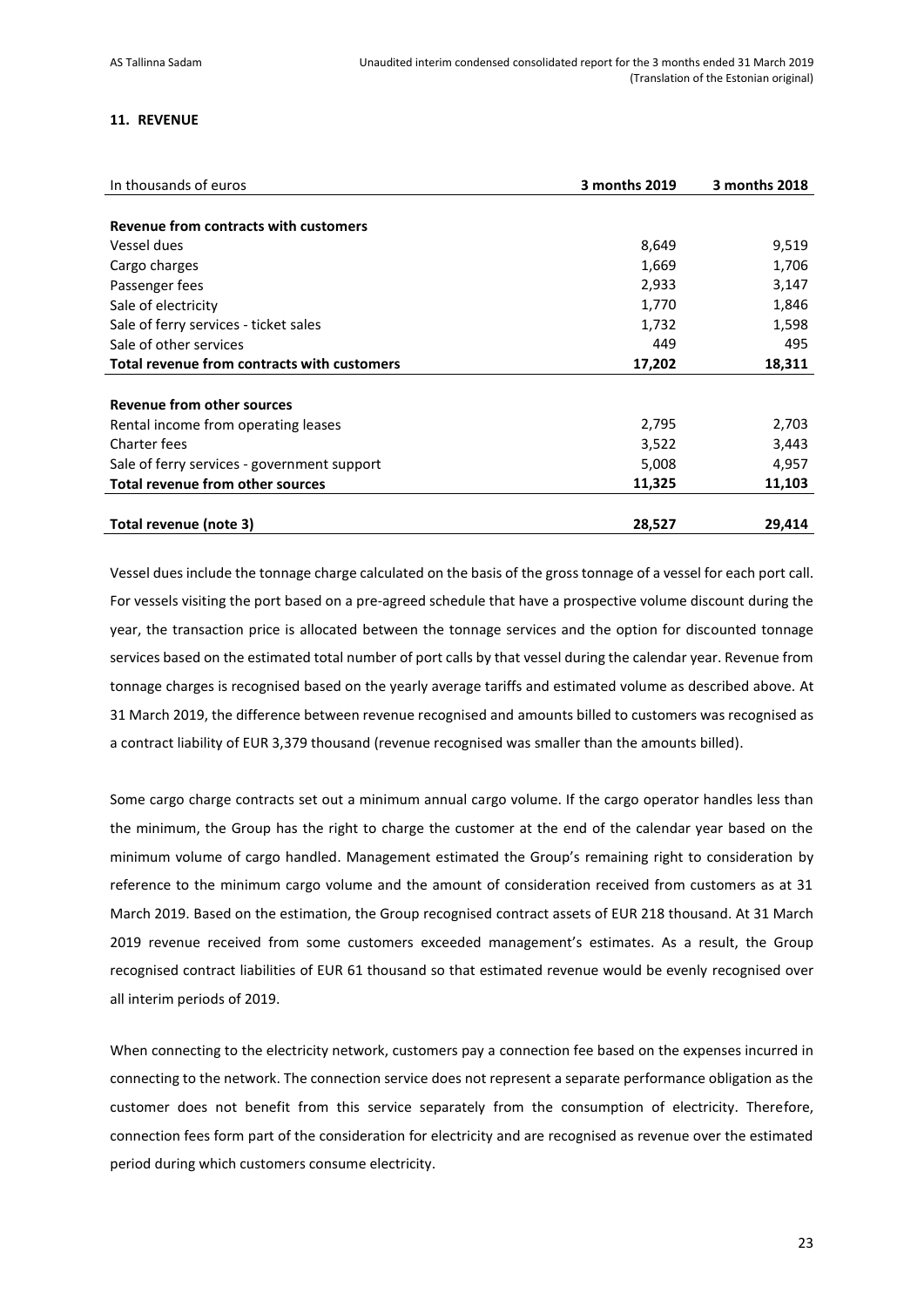#### *Note 11 continued*

Amounts received for connection fees not yet included in revenue are recognised in the statement of financial position as contract liabilities. At 31 March 2019 such liabilities amounted to EUR 929 thousand (31 December 2018: EUR 939 thousand).

Revenue from ticket sales is recognised over time, as the ferry transfers the passengers and/or vehicles, which happens in a single day, or at the time when the ticket expires. Consideration received from tickets sold for trips not yet performed is deferred and recognised in the statement of financial position as a contract liability. At 31 March 2019 such liabilities amounted to EUR 39 thousand (31 December 2018: EUR 32 thousand).

# <span id="page-23-0"></span>**12. OPERATING EXPENSES**

| In thousands of euros                                        | 3 months 2019 | 3 months 2018 |
|--------------------------------------------------------------|---------------|---------------|
|                                                              |               |               |
| Fuel, oil and energy costs                                   | 2,933         | 3,009         |
| Technical maintenance and repair of non-current assets       | 782           | 873           |
| Services purchased for infrastructure                        | 630           | 699           |
| Tax expenses                                                 | 689           | 827           |
| Consultation and development expenses                        | 84            | 162           |
| Services purchased                                           | 944           | 942           |
| Acquisition and maintenance of assets of insignificant value | 198           | 324           |
| Advertising expenses                                         | 71            | 94            |
| Rental expenses                                              | 139           | 110           |
| Insurance expenses                                           | 193           | 188           |
| Other operating expenses                                     | 734           | 356           |
| <b>Total operating expenses</b>                              | 7,397         | 7,584         |

#### <span id="page-23-1"></span>**13. COMMITMENTS**

At 31 March 2019, the Group's contractual commitments related to the acquisition of property, plant and equipment, repairs, and research and development expenditures totalled EUR 21,175 thousand (31 December 2018: EUR 21,003 thousand).

The commitments include the obligation to co-finance the construction of a road, Reidi tee, in the amount of up to EUR 2,411 thousand (2018: EUR 2,555 thousand). The purpose of the co-financing is to help create the best possible connections between Reidi tee and the Group's Old City Harbour and thus make passenger and vehicle flows smoother.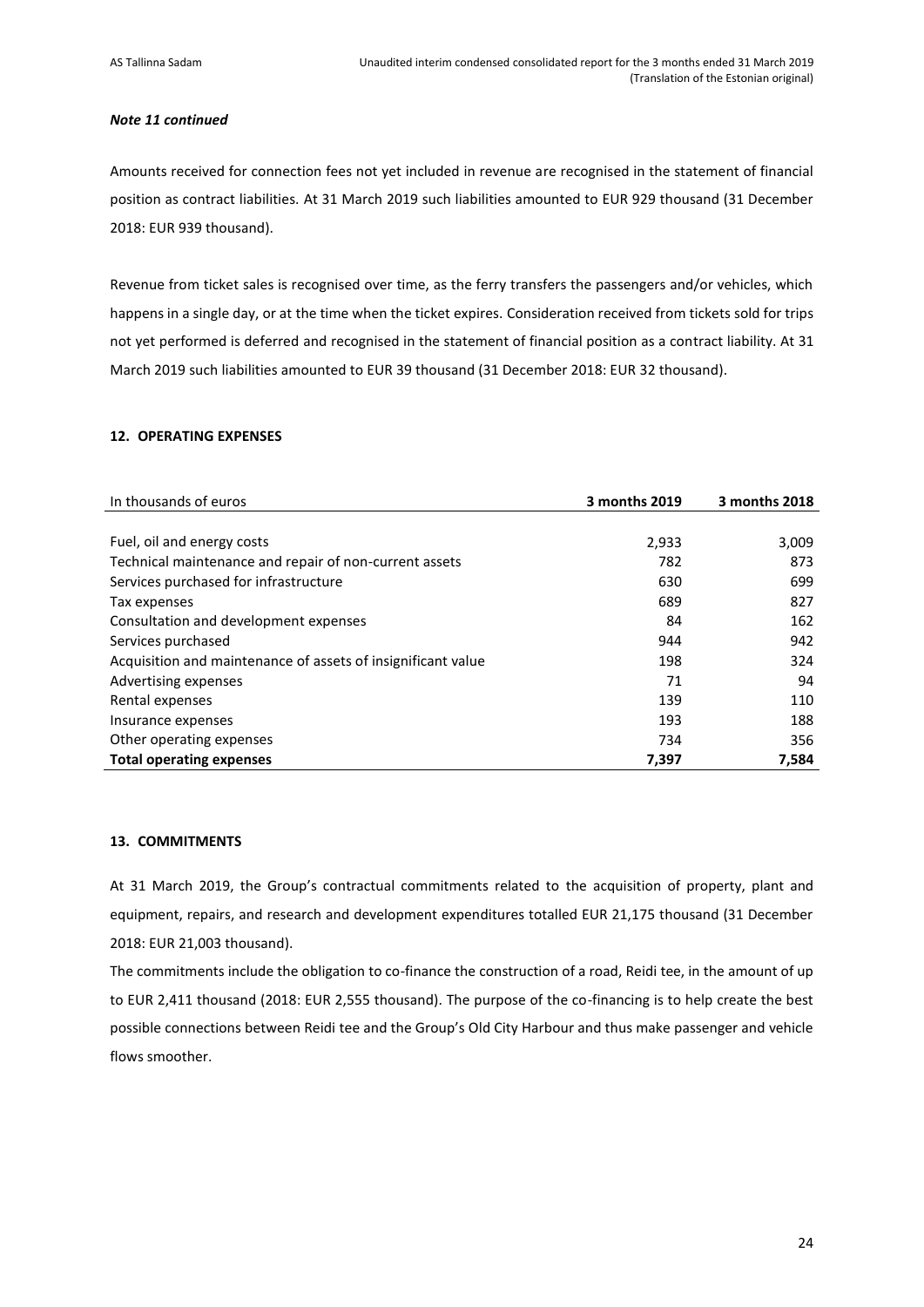#### <span id="page-24-0"></span>**14. CONTINGENT LIABILITIES**

In the first half of 2017 AS Coal Terminal (bankrupt), a long-term customer of AS Tallinna Sadam and holder of several right of superficies contracts, declared bankruptcy. Because bankruptcy trustees refused to execute commitments under the right of superficies contracts, the contracts together with the assets erected on the plots covered by the right of superficies contracts were transferred back into the possession of the Group. Under the contracts, the Group has to compensate the value of buildings and equipment that form an essential part of the rights of superficies, the amount of which cannot be estimated reliably because the assets are special-purpose assets for which a regular market does not exist and there are contradictory views both among the experts and the parties of the dispute on the valuation methods that should be used. On 6 July 2018, bankruptcy trustees submitted a claim, demanding that AS Tallinna Sadam pay compensation of EUR 22.4 million for the value of the assets. AS Tallinna Sadam does not admit such a claim. At the end of 2018, the Group sold several assets that had been transferred back to it. Proceeds from the sale of the assets totalled EUR 2.6 million. In connection with the termination of contracts, AS Tallinna Sadam has submitted a counter-claim of EUR 11.7 million. Since AS Tallinna Sadam's monetary outcome from the bankruptcy proceedings of AS Coal Terminal (bankrupt) depends on the combined effect of the outcomes of several parallel disputes, the monetary impact of the bankruptcy of AS Coal Terminal (bankrupt) cannot be estimated reliably and there is also no certainty about the timing of the realization of the claims and liabilities. Thus, the management board has not recognised a provision for a possible claim.

Due to a significant decrease in cargo volumes handled, one of the Group's long-term customers has lodged a claim to void select conditions in a long-term cooperation contract concluded between the Group and the customer retrospectively as from 1 January 2015. The conditions set out the minimum cargo volume that the customer is required to handle each calendar year as well as the customer's minimum annual cargo charge obligation, which are related to the contractual penalty charged for failure to meet the minimum cargo charge obligation. The customer's contractual penalties for failure to meet the minimum cargo charge obligation in the years 2015-2017 amount to EUR 0.45 million. The customer's minimum annual cargo charge obligation is EUR 0.31 million. The management board believes that the claim is not substantiated and legal advice indicates that it is not probable that a liability will arise. Thus, the management board has not considered it necessary to recognise a provision for the claim.

# <span id="page-24-1"></span>**15. INVESTIGATIONS CONCERNING THE GROUP**

On 26 August 2015, the Estonian Internal Security Service detained Ain Kaljurand and Allan Kiil, long-term members of the management board of the Group's Parent, AS Tallinna Sadam, on suspicions of large-scale bribery during several prior years. After long-term investigation, on 31 July 2017 the Group filed a civil action lawsuit against Ain Kaljurand, Allan Kiil and other private and legal persons involved in the episodes under investigation. At the date of release of this report, the court proceedings are still in the initial stage.